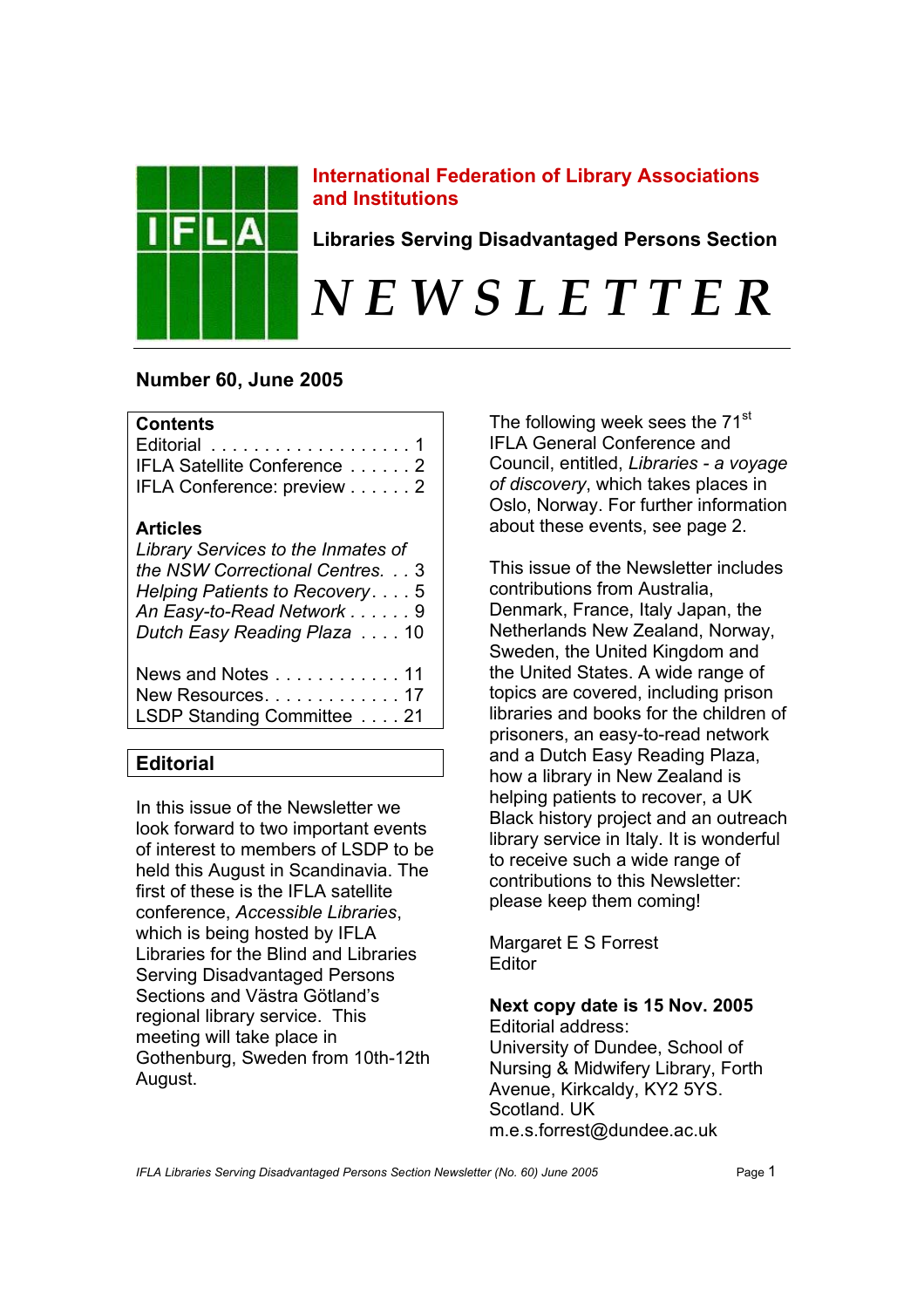## **IFLA Satellite Meeting**



Accessible Libraries

Satellite Meeting August  $10^{th} - 12^{th}$  2005 Gothenburg, Sweden

This year a satellite meeting is being co-hosted by IFLA Libraries for the Blind and Libraries Serving Disadvantaged Persons Sections and Västra Götland's regional library service.

The first day of the seminar opens with a series of talks on Sweden and Norway's policies on library access as well as presentations of library services in Västra Götland. During the second day, the programme will include topics such as copyright and licensing, an update on DAISY in developing countries and accessible online catalogues.

Participants are also invited to visit four of Västra Götland's libraries: Gothenburg Public Library, Chalmers University of Technology Library, Kungälv Public Library and Tjörn Public Library.

Find out more about this satellite meeting and register at <http://www.bibl.vgregion.se/ifla>

## **IFLA Conference Preview**



World Library and Information Congress: 71st IFLA General Conference and Council

## *"Libraries - a voyage of discovery"*

August 14th - 18th 2005, Oslo, Norway

The LSDP Section programme at this year's IFLA General Conference and Council is focussing on the theme of accessible libraries. The title of our session is *"***Equal Access to Libraries = Opportunity for All***".* It will take place on Tuesday  $16<sup>th</sup>$ August from 10:45 to 12:45. The following is an outline of the programme.

#### **National accessibility strategies for persons with disabilities**

Mogens Wiederholt (Equal Opportunities Centre for Disabled Persons (Center for Ligebehandling af Handicappede), Copenhagen, Denmark).

## **Access to libraries checklist: a practical tool**

Gyda Skat Nielsen (Bibliotekerne I Sollerod, Holte, Denmark) and Birgitta Irvall (Swedish Library of Talking Books and Braille, Enskede, Sweden).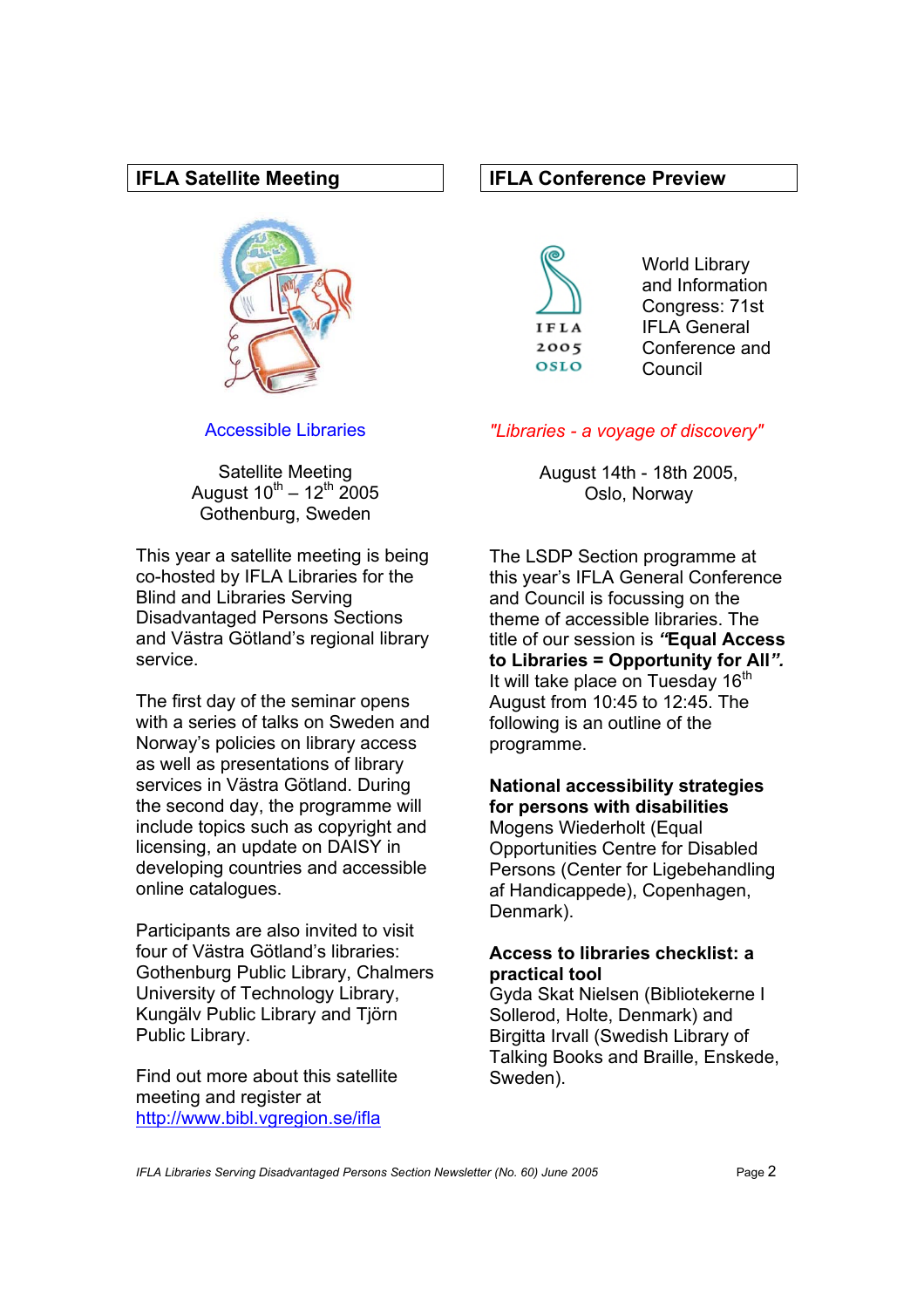**Towards an accessible academic library: using the IFLA checklist**  Margaret Forrest (University of Dundee, UK).

## **Articles**

## **Library Services to the Inmates of the NSW Correctional Centres: a short history**

Kevin Dudeney, Library Technician Department of Corrective Services, New South Wales, Australia

kevin.dudeney@dcs.nsw.gov.au

The correctional system administered by the NSW Department of Corrective Services currently consists of 31 correctional centres, including Karriong Juvenile Detention Centre, with an inmate population of approx. 9,000. Within the system, there are 40 libraries to meet the recreational reading and information needs of the inmates. The libraries are currently administered centrally by the Manager, Library Services and a small number of qualified staff operating from the staff library at the Corrective Services Academy. There are also two qualified staff, located at the library, at the Metropolitan Remand and Reception Centre, housing 900 inmates mostly on remand.

It is the responsibility of staff at both these libraries to meet the acquisitions needs of the all the libraries and the information needs of both staff and inmates. As most of the inmate libraries are located in the

education area, education staff, aided by inmate library clerks are responsible for the day to day operation.

The operation of inmate libraries has changed considerably over the years.

Libraries for the use by inmates/prisoners can be traced back to the Prison Regulations of 1867. It was from these regulations that the provision of a library in each of the state's prisons originated. At this time, the duties of the librarian were to be carried out by the schoolmaster. It is presumed that the schoolmaster/librarian would have responsibility for the main prison in Sydney.

The regulations of 1908 expanded the role of the Principal Librarian and Schoolmaster at Darlinghurst Prison, Sydney. As per these regulations, he was also to have general control of the libraries in the other prisons.

In 1896, Frederick William Neitenstein was appointed Comptroller - General of Prisons (1896 - 1909). It was with his appointment that significant changes occurred in prison libraries. Neitenstein introduced into the prisons of New South Wales the regime of restricted association. Under this system, prisoners were not allowed to associate with other prisoners. The only exception to this was when they were at work, divine service and exercise and at these times, talking was kept to a minimum. At meal times and after a days work prisoners would be locked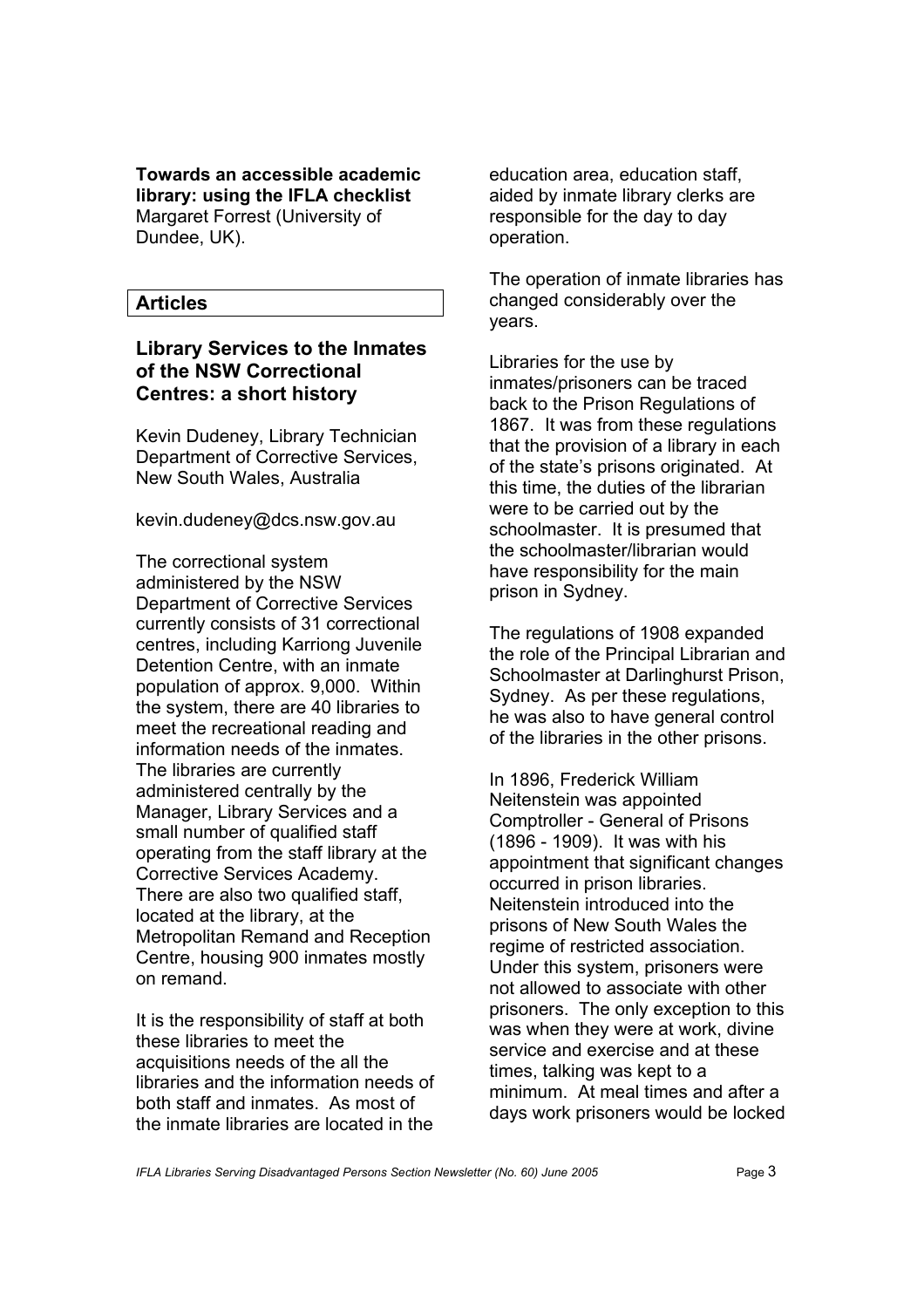in their cells with an issue of books. The prevailing philosophy at the time, other than work and maintaining good habits, was the reforming aspect of good literature and this literature was obtained from the prison library.

The prisoners did not have the opportunity to browse the libraries for the books they wanted to borrow. Books were issued to the prisoners on a regular basis during the week. The issue of books varied from prison to prison, from one issue per week in one prison to three issues weekly with the third being on Friday afternoon in another prison. The issues were not just books, many included magazines, which were very popular with the prisoners.

In 1918 there were some restrictions placed on the number and type of books prisoners could obtain from the library. All prisoners were entitled to religious books, after the first month they were entitled to educational works, the second month ordinary books one issue per week, after four months two issues could be drawn and after six months there was the addition of a magazine. In 1920, the rule was simplified to allow all well conducted prisoners full library privileges from date of reception.

In the early part of the  $20<sup>th</sup>$  Century, there was a greater emphasis on prisoner education. Books of a scientific and technical nature were purchased, in addition to fiction. Prisoners studying a particular subject were allowed pen, ink and note paper in their cells. It was noted since the introduction of this

privilege there was an increase in the use of dictionaries and educational books from the libraries.

The Depression and World War II was a time of financial stringency for prison libraries of New South Wales. A reduced budget and an increase in the cost of purchasing new books, made it difficult for the libraries to remain in first rate condition. During 1943, in an effort to make the best possible use of the books in the various prison libraries, the holdings of the libraries were brought under central control and catalogues were issued to each prison. This enabled the books to be available to all prisoners irrespective of what prison they might be confined.

This situation continued until 1949 - 50. At this time, representatives from the Public Library of New South Wales (now known as the State Library of New South Wales) were asked to conduct a survey of the Department's prison libraries. Included in their recommendations were the purchase of new book stocks and the policy of allowing prisoners, under supervision, to visit the library and choose their own books.

Also, at this time the Department established the W. J. Mackay Memorial Technical Library, named after the late New South Wales Police Commissioner. The purpose of this library was to lend textbooks to prisoners undertaking correspondence courses, educational classes and general technical reading. There was also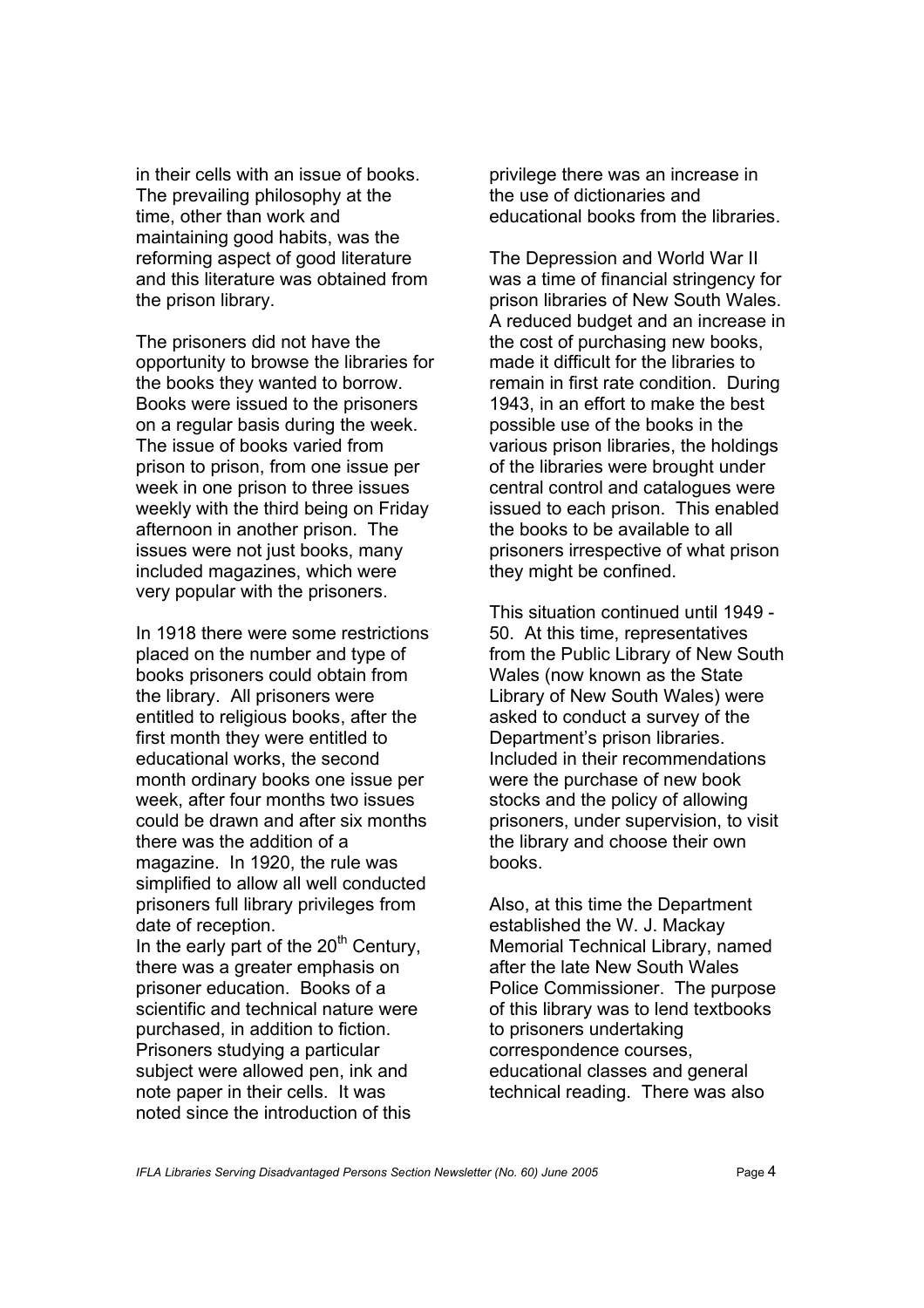an Accessions Centre established for the purchase of library material.

After the fire and riot at Bathurst Prison in February 1974, the state government established the Nagle Royal Commission into New South Wales Prisons. In the report of the Royal Commission, it was shown libraries were small and inadequate with very restricted borrowing by prisoners. The collection of books largely comprised novels of low intellectual level with virtually no sophisticated novels and only a few non-fiction books.

The Deputy State Librarian conducted a review of the Prisoner Library Services in 1982. One of the recommendations was that all library functions within the Department should be rationalised into one unit called the Department of Corrective Services Library, with the Director of Programmes responsible for the oversight of all library services. This rationalisation would eventually lead to the closing of the W. J. Mackay Memorial Technical Library and the Accessions Centre.

The operation of each prison library would eventually become the responsibility of the prison governor and education staff.

In 2003, after a report by the Inspector General of Prison, initiated by inmate complaints about the inadequacy of libraries, the Department once again centralised the administration of inmate libraries. However, this time it was done in conjunction with the operation of the existing staff library.

## **Helping Patients to Recovery**

Bernadette Cassidy Library & Learning Coordinator Allan Bean Centre for Research and Learning in Rehabilitation Christchurch, New Zealand

## **Introduction**

The Allan Bean Centre (ABC) for Research and Learning in Rehabilitation situated on the Burwood Hospital campus in Christchurch is a unique centre providing a range of services and resources for people recovering from serious injury and illness. Burwood Hospital is New Zealand's largest and most comprehensive rehabilitation campus and caters for spinal cord injuries, brain injuries, stroke, orthopaedic conditions and pain management.

The philosophy of the ABC is that rehabilitation is a learning process not a medical one and the aim of the ABC library is to provide good quality information resources and services.

## *Unique Library Service*

The ABC is no conventional rehabilitation model and therefore, the Library and Information service has to meet the challenges of providing unconventional (as well as conventional), but appropriate and relevant services. The ABC Library is unique and unlike medical libraries, is open to all: patients, families, whanau and caregivers, as well as staff, students, researchers and the public. The ABC library is being developed in close collaboration with Christchurch Polytechnic Institute of Technology (CPIT).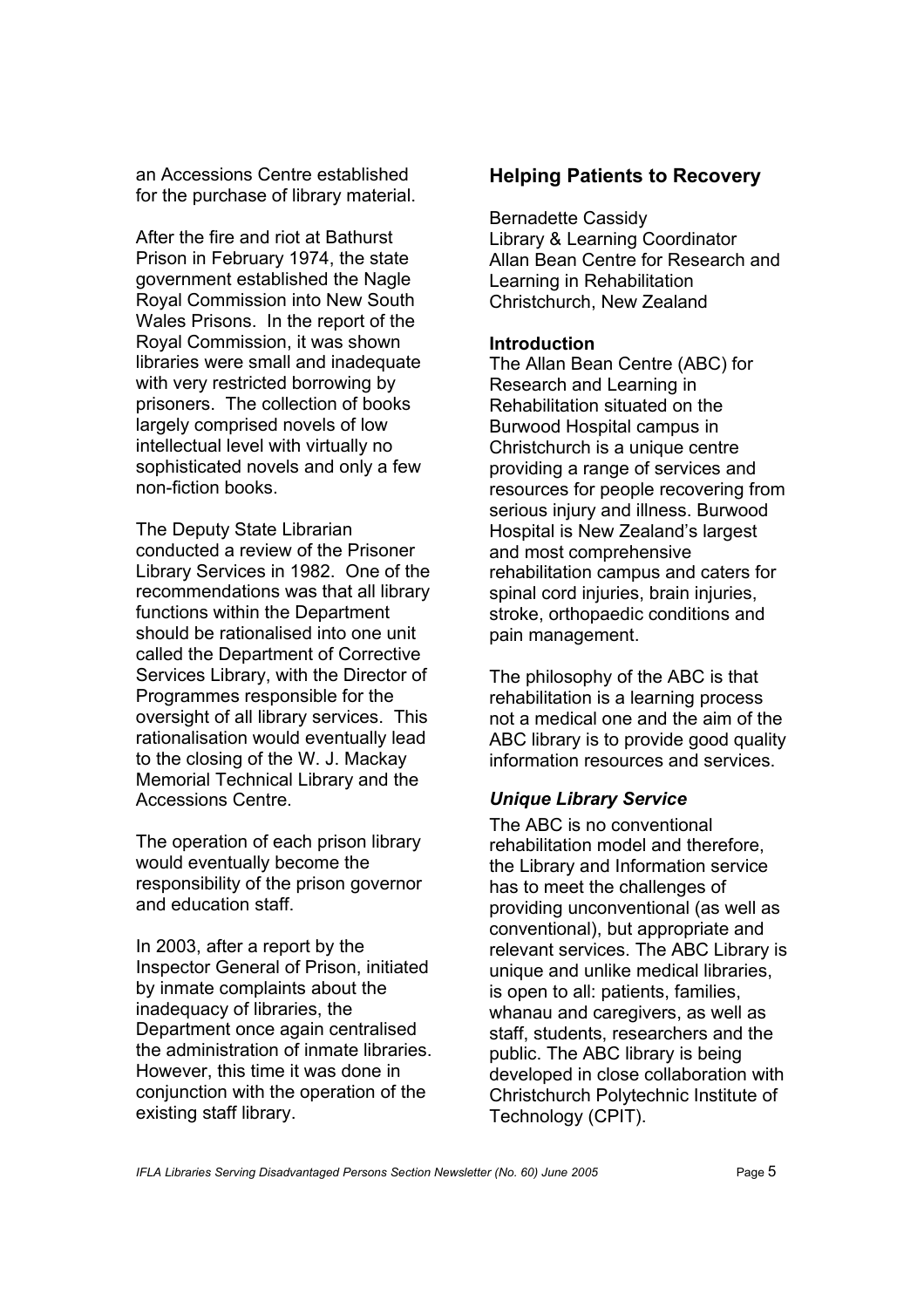

Allan Bean Centre

The ABC model aims to be holistic by placing the patient at the centre of the service; in addition to providing medical care for physical injuries the model emphasises at the outset that regaining a good quality of life postinjury is expected. Quality of life after serious life changing events is more likely if individuals and their support network are provided with access to quality information and evidence for them to make informed choices. The uniqueness of the ABC Library is providing that ongoing support in a number of ways:

- Access to a range of collections including medical information, recreational and fiction resources
- Access to the Internet
- Access to email (This is a very important aspect for patients and families as it means the individual can keep in touch with distant family and friends
- Access to computer training skills (Some patients will never have used a computer before but are able to receive training and support in basic computing skills.)

## **Objectives**

The main objectives of providing a unique library and information service to specific users:

- Filling the empty book shelves with useful material!
- Installing an automated library management system
- Providing computer support and training
- Providing training in the use of the Internet and email for patients and their support networks.
- Increasing the staffing level by recruiting, training and retaining 'Useful People' volunteers

Following the appointment in 2002 of Bernadette Cassidy as Library and Learning Coordinator she has (among other things):

- Established and developed a comprehensive collection in disability and rehabilitation with a range of materials aimed specifically at the recovering patient and their families, as well as medical texts, for medical, nursing and allied health staff
- Sourced and arranged for the set-up of Koha ( a free open source library system)
- Worked closely with ABC and CPIT staff to design a web site
- Provided training in the use of the Internet and email for ABC clients
- Provided access to computer classes for patients, as well as people with disabilities in the community
- Recruited and trained a team of volunteers

## **Patient focus**

Integral to this customer/patient focus is the role of the library volunteers. Some assist in the library in a sole charge role, enabling an evening service to be offered, while others provide computer tuition for patients/clients attending courses at the ABC. This volunteer 'resource'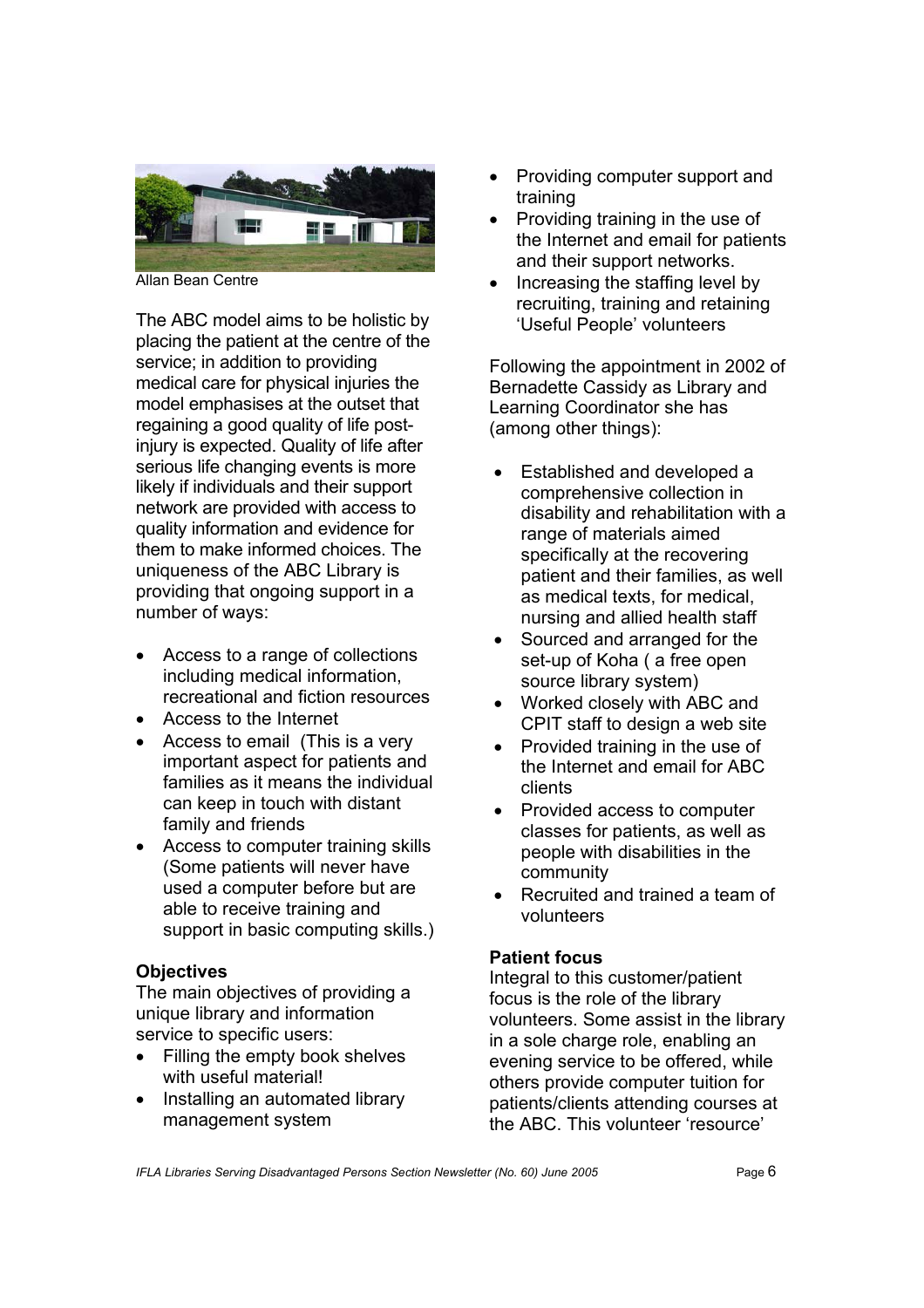where people help people provides opportunities for individuals to be of service to others. The volunteer positions in the ABC Library are highly sought after. People from different walks of life, backgrounds and nationalities assist as volunteers in the ABC Library: currently we have volunteers born in Sri Lanka, Russia, Ukraine, China and India as well as New Zealand. As a result of the success of the library volunteers, we decided to establish a more formal training programme in ABC library duties and processes. This has proved highly successful and has enabled the volunteers to acquire new skills, improve confidence and self-esteem. Some have succeeded in obtaining jobs in other organisations, but still continue as library volunteers.

This use of volunteers has been an innovation in the development of the ABC Library allowing the growth of volunteers as a 'staff' group without financial cost to the library. This is an important factor as the Allan Bean Centre is a charitable trust and relies on donations from other charitable trusts and non-governmental services for its two paid staff, resources and collections.

#### **Library Usage**

The objective of providing a library service in the ABC, focused on the patient (customer) and providing appropriate and relevant resources and services, has shown growth since the monitoring of user statistics. There has been an increase from 155 users in January 2003 to 694 users in August 2004. A brief breakdown of the data by main

categories of users is shown in the Table below.

|            | Hospital<br>staff | Patients     | Relatives | <b>Visitors</b> | Total |
|------------|-------------------|--------------|-----------|-----------------|-------|
| Jan-<br>03 | 93<br>$(60\%)$    | 23<br>(15%)  | 21 (13%)  | 15<br>(10%)     | 155   |
| Sep-<br>03 | 186<br>(37%)      | 102<br>(20%) | 60 (12%)  | 16<br>(3%)      | 503   |
| Aug-<br>04 | 179<br>(26%)      | 174<br>(25%) | 66 (10%)  | 19<br>(3%)      | 694   |

**Table 1. Aggregated service uptake** 

Whilst the ABC library is well used by the hospital patients, families and whanau as well as hospital staff etc. it is also used by people with disabilities within the Christchurch community e.g. Computers for Special Needs group, Laura Fergusson Trust etc. Since the record keeping began in January 2003 the number of patients/relatives have increased four fold. Proportionally, over 30% of the uptakes are by patients and their relatives or their support network, which can be interpreted as a positive outcome i.e., the model may be succeeding in getting the message across.

The ABC Library strives to assist individuals to achieve their identified goals towards self-paced independent living. The premise of the model has been to place the client in the driving seat. We do not claim to have achieved this, however, we would like to suggest that we have introduced positive changes in the lives of the clients in the right direction. For example, a cerebral palsy outpatient who used to attend physiotherapy and the hydrotherapy pool is now a regular user of the library, despite being set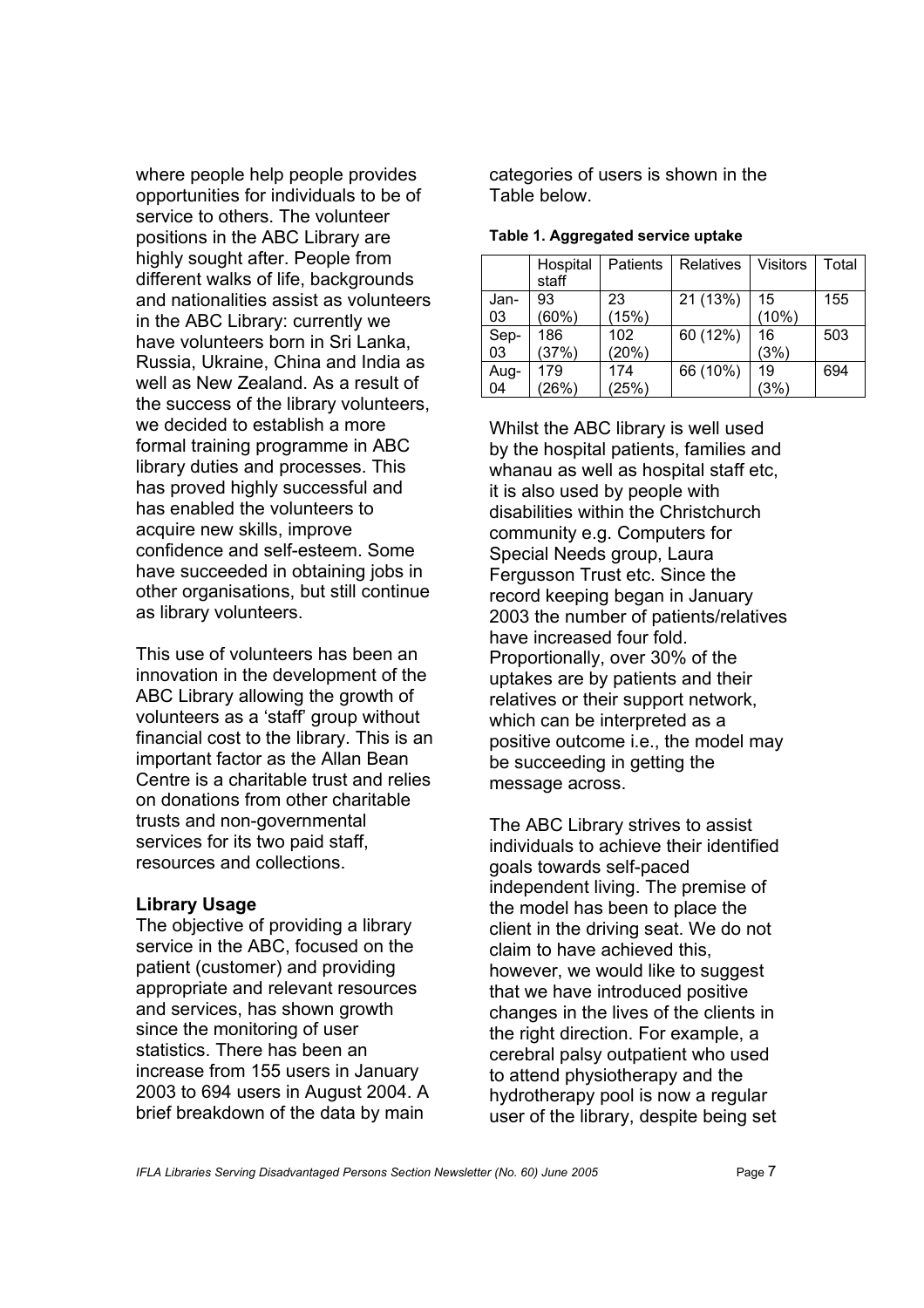up with home access to the internet and email. He enjoys the positive interaction with staff, volunteers and other library customers.

Another example is the case of a stroke victim who led an active life prior to the stroke and now assists in the library as a computer volunteer. We regularly receive commendations and appreciation of our service through thank you notes, gifts, feedback and comments from patients. One past patient who asked for information and resources prior to an operation wrote a letter thanking library staff for the information and the crucial role it played in the decision about the operation. The ABC Library provides a social atmosphere where people with disabilities are free to mix socially, resulting in camaraderie. Our users are supported in a comfortable secure and nurturing environment. Library staff and volunteers take time to listen to people who may have communication difficulties.

Hospital staff are key stakeholders, too. They need access to up-to-date quality information and research materials. With limited short notice, the ABC Library recently ran a course on Information Skills for nursing and allied health staff. Two days after this the next course was fully booked. Staff who had attended told their colleagues not to miss out!

Much has been achieved in the short term: the ABC library has created interest in outpatients and community groups. Our volunteers are also ambassadors in the community.

As previously discussed, the rehabilitation process is essentially educational not medical, and follows the Independent Living (IL) model of rehabilitation proposed by Gerben DeJong (1979). This is a model where the process of recovery is controlled by the "patient", not by the professionals. This is a different and unique approach in New Zealand.



Allan Bean Centre

Information about the different projects and activities currently in the Allan Bean Centre: the ABC library, Patient Education, Useful People, Assistive Technology, Vocational Rehabilitation, Courses and Training, and Research can be found on the ABC website at www.burwood.org.nz

#### **Reference**

DeJong, G. (1979) Independent living: from social movement to analytic paradigm. *Arch. Phys. Med. Rehabil*. **60(10)**, 435-446.

oooOooo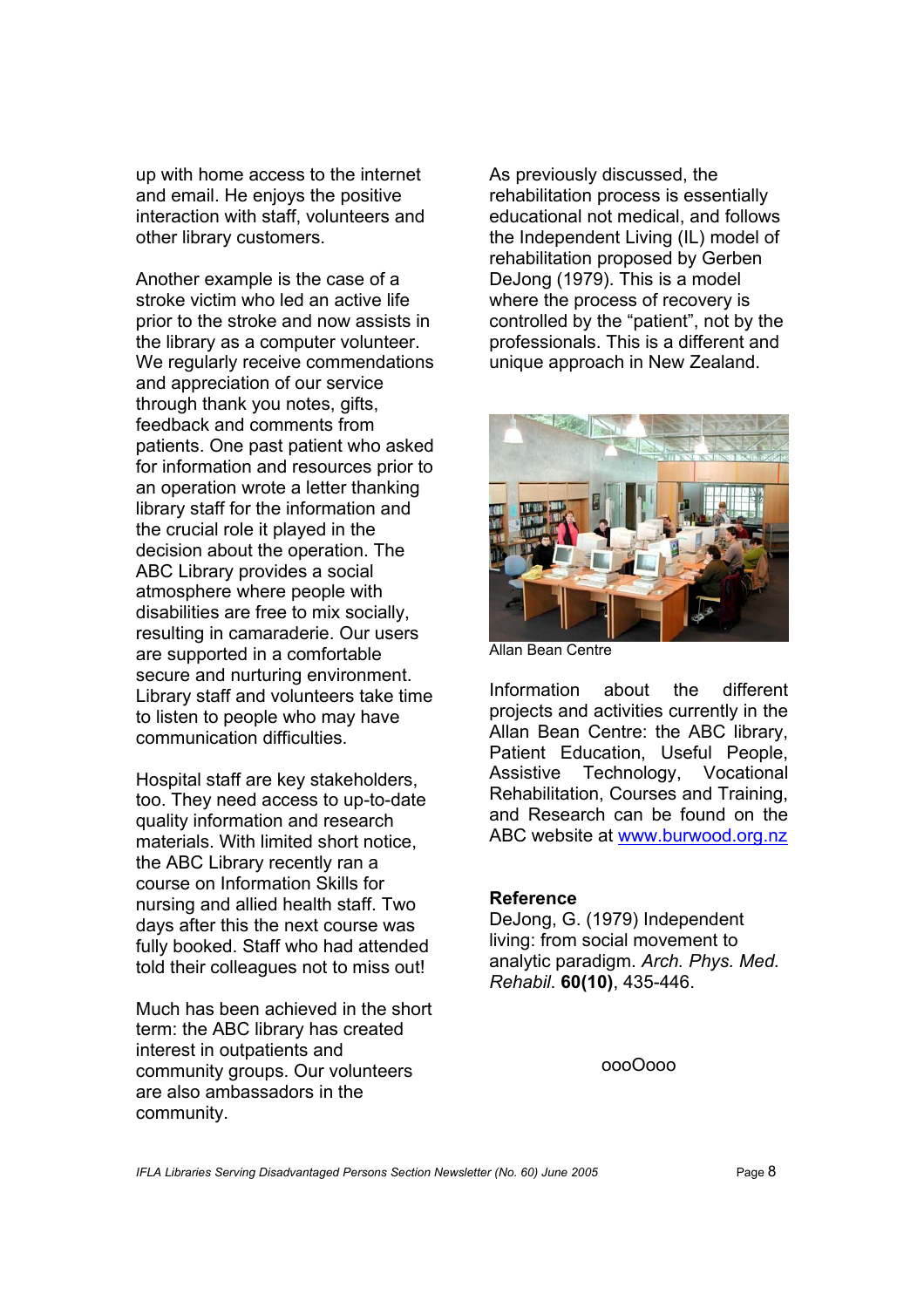## **An Easy-to-Read Network**

Bror Tronbacke **Director** Easy-to-Read Foundation Sweden

## **Introduction**

Easy-to-read publishing is fundamentally about an open society. Easy-to-read is based on democracy; it is about accessibility and participation in society. Everybody should have the right to information, news and literature in a format in which suits them. In many countries 25 percent or more of the adult population experience difficulty in reading ordinary texts and quite a few of these people would benefit from easy-to-read materials. There are many different groups of people who need something easier to read than ordinary prose: people with reading problems, learning difficulties or intellectual disabilities and also groups of people, for example immigrants and elderly people.

Easy-to-read materials are being published in a number of countries and in many other places people are aware of the need. The IFLA Libraries Serving Disadvantaged Persons Section has done a wonderful job in supporting the idea of easy-to-read materials. The newly established international Easy-to-Read Network is a forum for everyone who is professionally interested and engaged in easy-toread matters, including publishers, writers and distributors.

## **The aim**

A main objective of the Network is to provide an international forum for the discussion and promotion of information about easy-to-read matters. It is hoped that this will facilitate co-operation between people and organizations in different countries. A further aim of the Easyto-Read Network is to inform about the concept of easy-to-read materials by arranging courses in easy-to-read matters.

The Easy-to-Read Network also intends to promote joint-venture projects, raise funds for such projects and encourage the development of more easy-to-read publications. Furthermore, the Network should encourage and initiate research about easy-to-read matters.

## **Website**

The Easy-to-Read Network has a website (currently hosted by the Swedish Centre for Easy-to-Read). The website contains information, a list of contacts, a notice board and links to other relevant sites.

## **Participation**

The Easy-to-Read Network is open to all professionals, for example, publishers, producers, authors, journalists, photographers, illustrators, librarians and people engaged in marketing and publicity. To date individuals and organizations from approximately 15 countries have become members. Everyone is welcome to join the Network and to register on the mailing list, which is moderated by a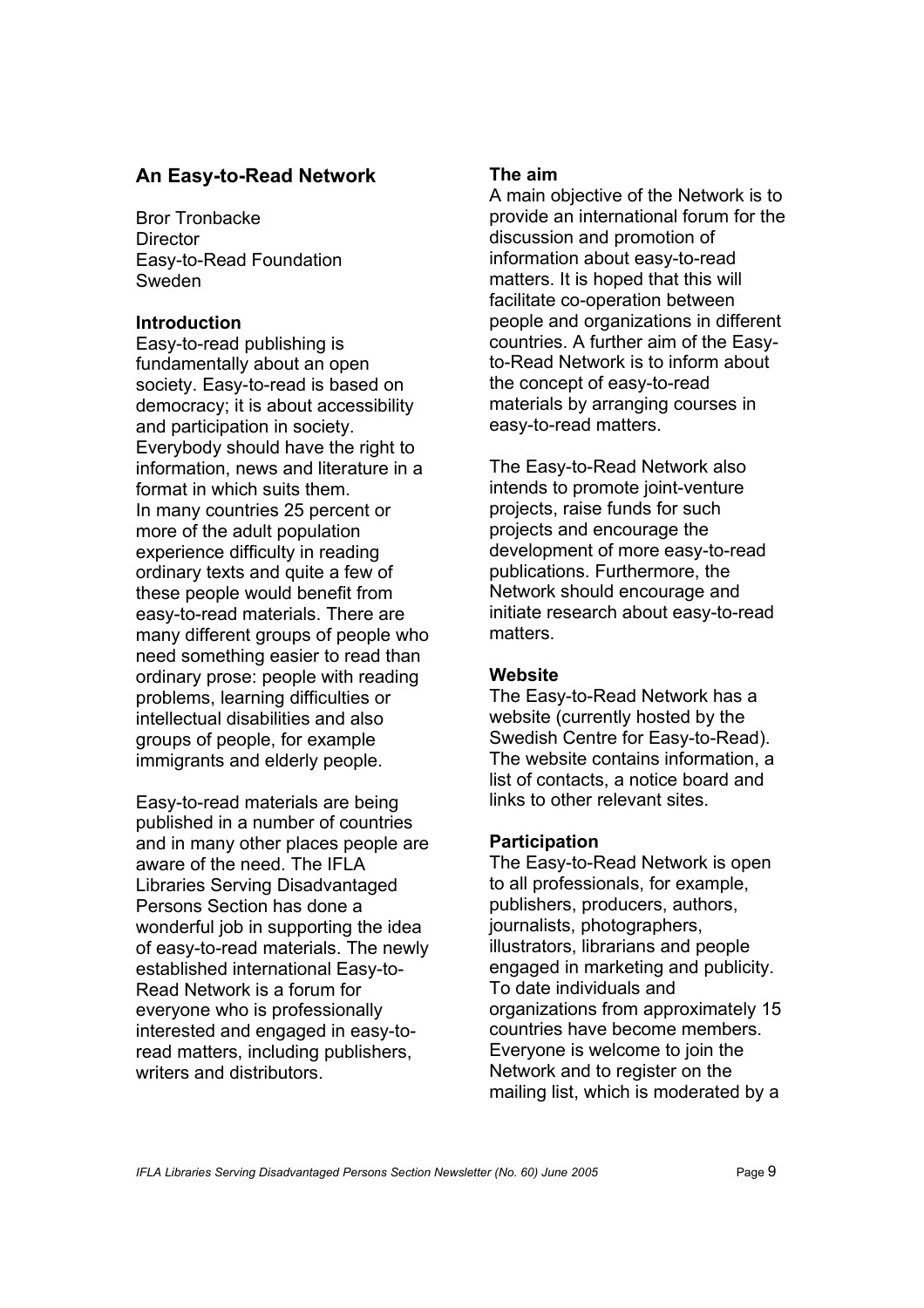webmaster at the Centre for Easy-to-Read.

## **Conferences**

The Network intends to arrange a meeting on easy-to-read matters every second or third year preferably at the venue of the IFLA conference. This year a meeting is being arranged in Barcelona, Spain. The conference is planned to take place from 6-8 October 2005. At the meeting the Network will be formally launched and there will be an opportunity to discuss ideas, exhibit products, etc. For further information about this, see the web site www.easy-to-read-network.org

The structure of the Network will include a formal committee of five to ten members from different countries. The committee will be responsible for the development of the Network's strategy and plans for conferences and applications for grants, etc. New members will be included after nomination and elections.

## **Co-operation**

The Easy-to-Read Network will seek co-operation with IFLA and also the Crimea Conference, UNESCO in addition to other organisations.

## **Membership**

Those interested in becoming a member of the Network or becoming involved in the work of the committee are welcome to apply for membership. The use of the Network is free of charge. If you need further information please contact me at bror.tronbacke@lattlast.se

## **Dutch Easy Reading Plaza**

Nanda Geuzebroek Easy Reading Advisor, Stadsbibliotheek Haarlem The Netherlands

The City Library of Haarlem in the Netherlands started an Easy Reading Plaza (ERP) for children in 2002. This project was funded thanks to a contribution by the Dutch Dyslexia Foundation. The ERP is a special place for children with reading problems. Many children suffering from dyslexia have already found their way to the ERP. There they find a lot of audiovisual material to help them with their homework (self-study). The attractive and specially selected reading material encourages them to read. The ERP has specially designed furniture. The collection is displayed showing the front cover and not the spine of each item.



Due to its attractive presentation the ERP has found many users: children with ADHD (Attention Deficit Hyperactivity Disorder) or NLD (Nonverbal Learning Disability)and foreign children. The easy reading advisor appointed especially for the ERP organises many activities on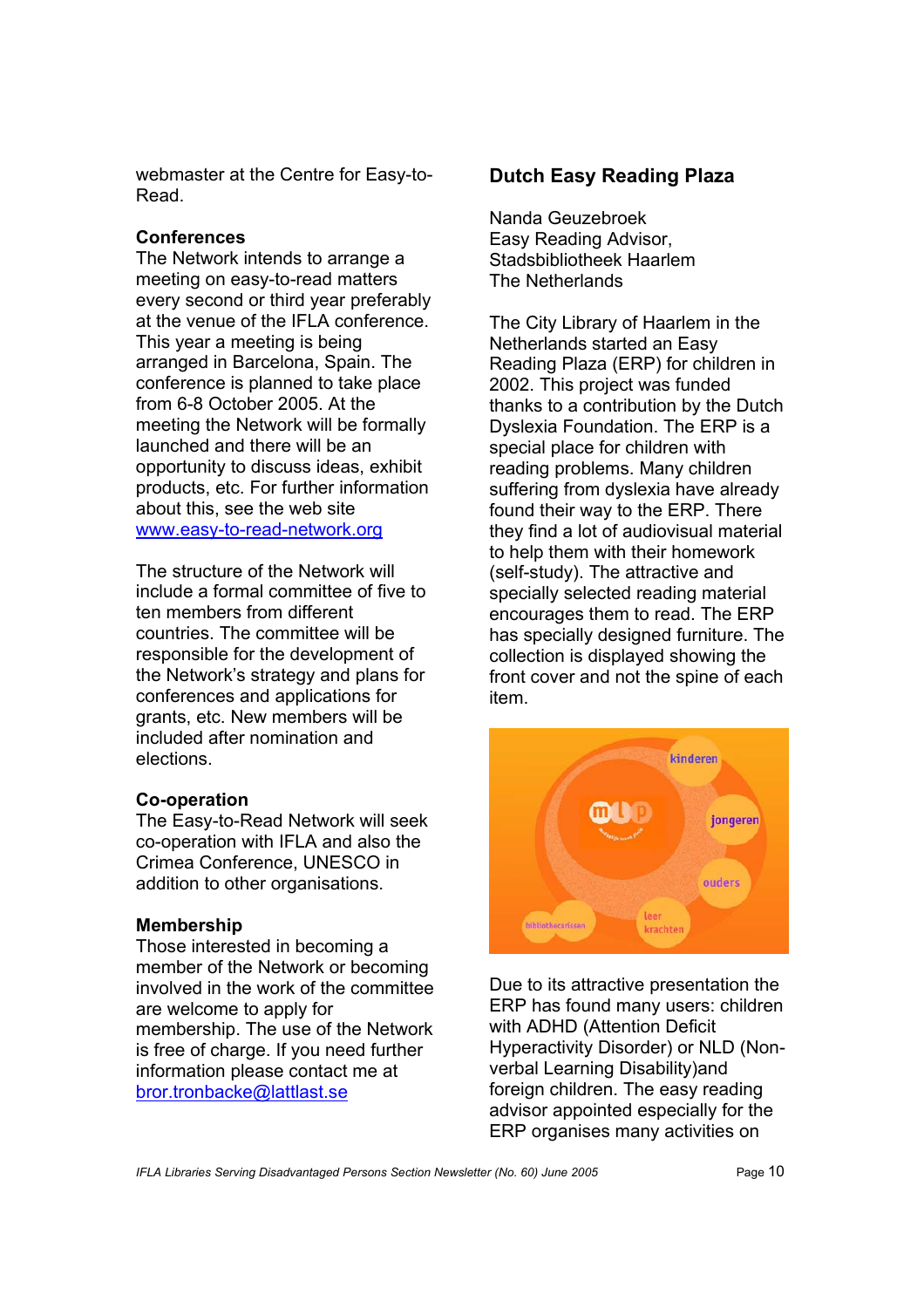easy reading topics for parents, teachers and librarians. The project in Haarlem has been copied by many libraries where many ERPs are now appearing.

#### Our own website

(www.makkelijklezenplein.nl) will be starting soon and will include all sorts of information about easy reading for children, adolescents, parents, teachers and librarians. Information about the ERP can be obtained from the easy reading advisor Nanda Geuzebroek: n.geuzebroek@haarlem.nl .

## **News and Notes**

## **UK Black History Project**

In the United Kingdom, the coveted CILIP/LiS Libraries Change Lives Award has been won this year by the Northamptonshire Black History Project. This Project is a unique and innovative community-led venture that aims to record and promote the histories and stories of Northamptonshire's Black communities and individuals over at least the past 500 years. The project aims to document and acknowledge the presence and contribution of people of Asian, African and Caribbean origins, a contribution that has been little documented and recorded.

In the 1980s an informal group began to research the Black presence in Northamptonshire. By 1998 it became clear that the stories of the Black presence past and

present that were being uncovered had a great potential to develop new audiences for local and national heritage. Northamptonshire Racial Equality Council, the lead agency for the project, invited groups and individuals to get involved and together they developed a three year project that secured significant funding from the Heritage Lottery Fund, the Home Office and other grant-making bodies. They brought in other partners that included community groups such as Sri Guru Singh Sabha in Kettering, Wellingborough Black Consortium and Ghana Union, as well as Northamptonshire Libraries and Information Service, Northamptonshire Record Office, University College Northampton and Northampton Museums and Art Gallery.

The project's vision is to bring together three distinct activities, historical research, community archiving and oral history interviews and to involve people from a range of communities and age-groups in collating their hidden histories. The project has also been working to challenge people to work and think differently and encouraging people across the communities to share their skills and experiences.

The achievements of the project include: 660 references stretching from the 12th century to the present day; creating an oral history archive of over 185 interviews; collecting the archival records of 11 Black community organisations; producing newsletters and publications; encouraging innovative learning for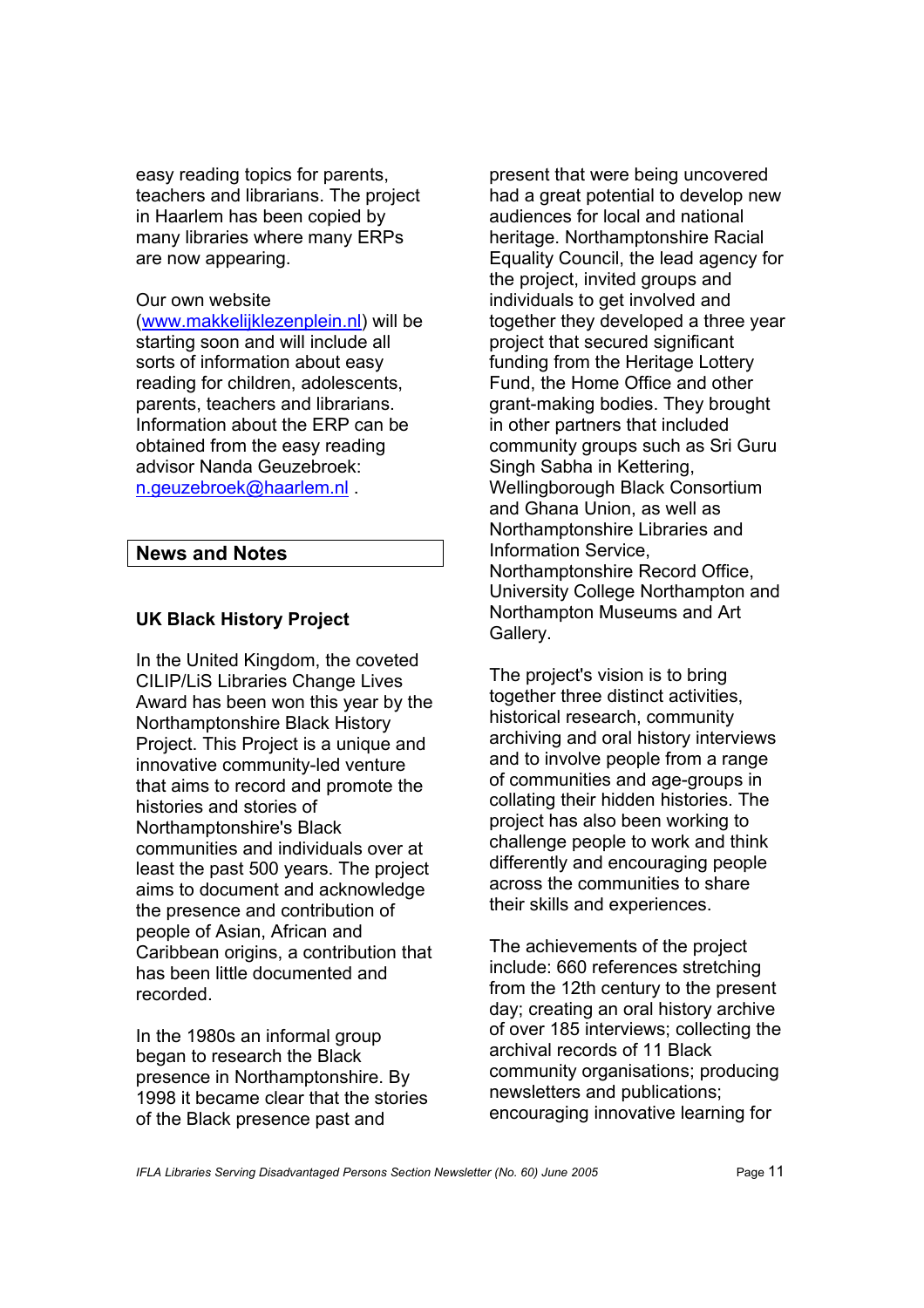young people by bringing Black history alive in the classroom, eg. 20 schools visited in partnership with Northampton Town Football Club as part of Football Racism and Cultural Heritage project, sharing stories of Black Historical Figures.

This community-led and based project has successfully engaged and involved local communities in its activities; introduced people to the information held within libraries, archives and museums, and developed their skills to use a wide range of resources. Libraries have played an important role in facilitating people's access to information. This project is attempting to reverse historic discrimination, celebrate cultural diversity and change and enhance the lives of individuals and communities in Northamptonshire.

For further information, contact: Carolyn Abel, Director, email: director@northants-blackhistory.org.uk

#### oooOooo

#### **Prison Libraries in Norway and Sweden**

*Birgitta Irvall reports on a prison library conference in Sweden…* 

The Swedish Library Association held a conference with the subject: "What is new in prison library work" in November 2004. The two day conference was held at a former prison turned conference hotel in central Stockholm. Around 50

librarians working in prison libraries took part in the proceedings.

The first speaker was Birgitta Persson from the Swedish Prison Authority who presented news about prisons and inmates. She had also taken the initiative to form a group including two librarians from the Library Association to write new Guidelines for the Swedish prison libraries. A first draft of the Guidelines was presented and discussed at the conference.

An enquiry was sent out to all prison libraries prior to the conference about services, staffing and stock. The answers were presented and later discussed in smaller groups. In Sweden prison libraries are run by the local public libraries. A service level agreement has been set up whereby the prison pays the library for its services. The enquiry showed that prison authorities have saved money during the last years by cutting down on hours spent at the prison by a librarian and also on money for buying books. Prisons are rather small in Sweden, only five have up to 300 inmates, most have from 50-150. Computers with internet connections are only allowed in very few prisons. Librarians therefore have to search for books and information to prisoners at their local library. In the agreement the local public library also gets paid for these searches.

On the second day of the conference, Leikny Haga Indegaard from ABM-utvikling (The Norwegian Archive, Library and Museum Authority) presented an overview of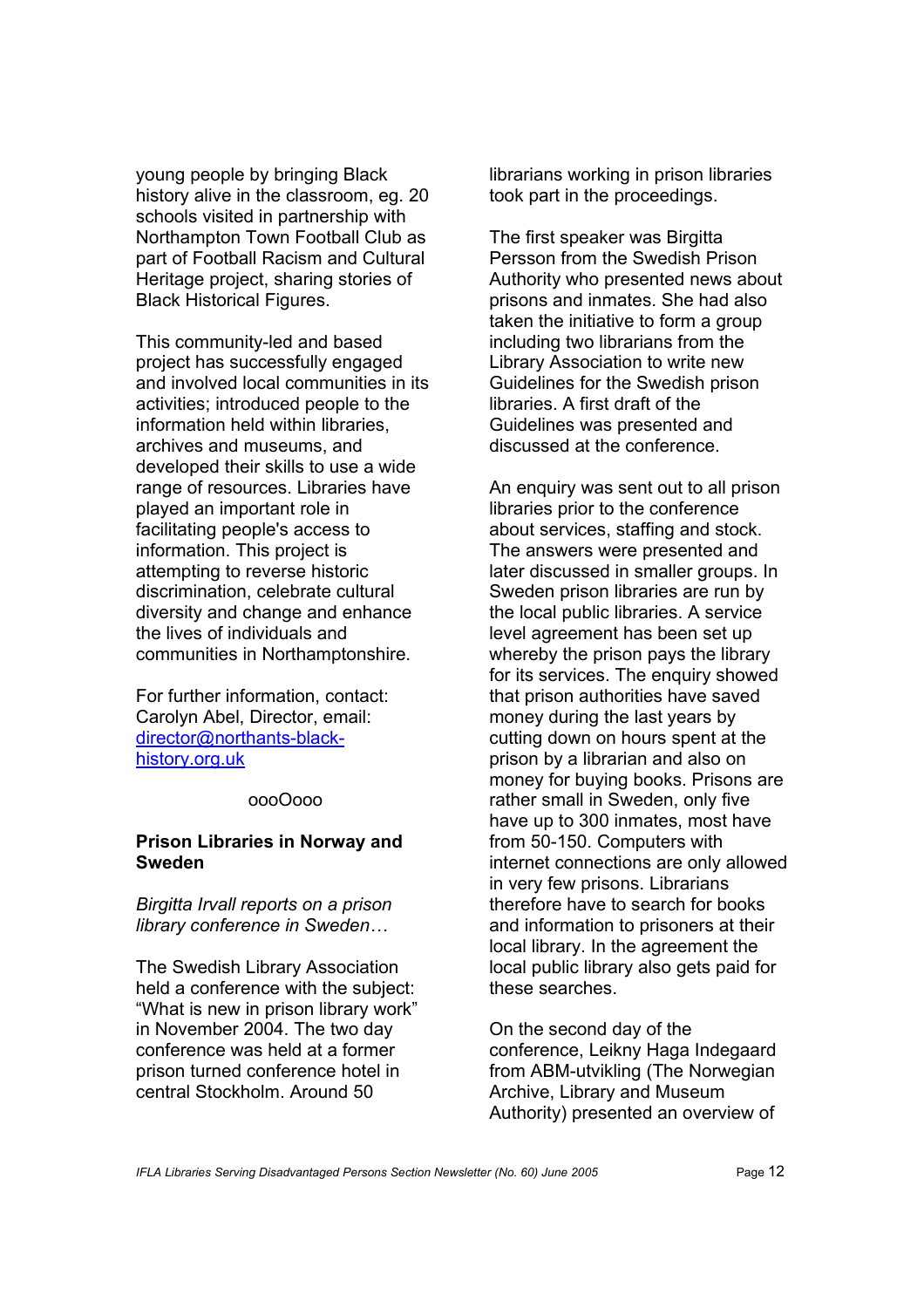Norwegian prison libraries. Local public libraries provide a service to prisons also in Norway.

The conference ended with a presentation by a former prisoner. He has written two books about his experiences of 20 years in prison. The prison school and the library helped him to overcome his reading problems.

oooOooo

## **New Prison Library in Caltagirone**

*On 20th May this year, a new prison library was opened in Caltagirone, Italy. Here, new LSDP Standing Committee Member, Angela Barlotti, describes the opening ceremony and the speech given by Notary Filippo Ferrara of Caltagirone. An English translation of this report is available at* 

*<http://193.207.49.2/virtual/biblio/articl> e.php?sid=1764*

## **'Un libro per il carcere'**

Relazione del Notaio Filippo Ferrara da Caltagirone alla cerimonia della consegna della Biblioteca Rotary al Carcere di Caltagirone 20 maggio 2005.

L'art. 27 della Costituzione italiana cita "le pene devono tendere a rieducare il condannato" in ogni casa di ritenzione deve avere, accanto allo spazio ove mangiare, ove riposare, ove camminare, ove pregare, anche lo spazio ove leggere.

## Perche?

Il ristretto, colpevole od innocente che sia non spetta a noi giudicare, è privato del bene piu' grande che ha l'uomo: la liberta'. Egli versa quindi in uno stato fisico e psichico di grande difficoltà: puo' cadere in uno stato di sconforto, di delusione, di amarezza, di dolore, di pianto; un libro, la lettura di un libro puo' aiutarlo a pensare, a meditare, a riflettere, a ritrovare fiducia in se' e nella società, a riscoprire ed a riappropriarsi della propria dignità. Spesso, infatti, il ristretto vive l'esperienza della carcerazione come una parentesi inevitabile, un'interruzione della vera esistenza, una sospensione del tempo e non, come previsto dal dettato costituzionale, un'occasione di cambiamento del proprio percorso esistenziale.

La possibilità di frequentare la biblioteca costituisce per i ristretti una condizione di crescita culturale e civile; un'opportunità per dare significato al tempo della detenzione, evitando che sia soltanto il tempo dell'ozio e dell'abbrutimento. Il Rotary Club di Caltagirone per concludere la celebrazione dell'Anno del Centenario della fondazione del R.I., consegna alla Casa Circondardariale di Caltagirone quasi 4.700 testi tutti di ottima qualità che costituiranno la Biblioteca dell'istituto di pena, ma altri ancora continuano ad arrivare.

Dal primo luglio 2004 la Citta' di Caltagirone è stata riempita del manifesto "Un Libro per il Carcere" e primo sponsor è stato il Sindaco di Caltagirone, i cittadini tutti e i tanti enti che ci hanno aiutato a realizzare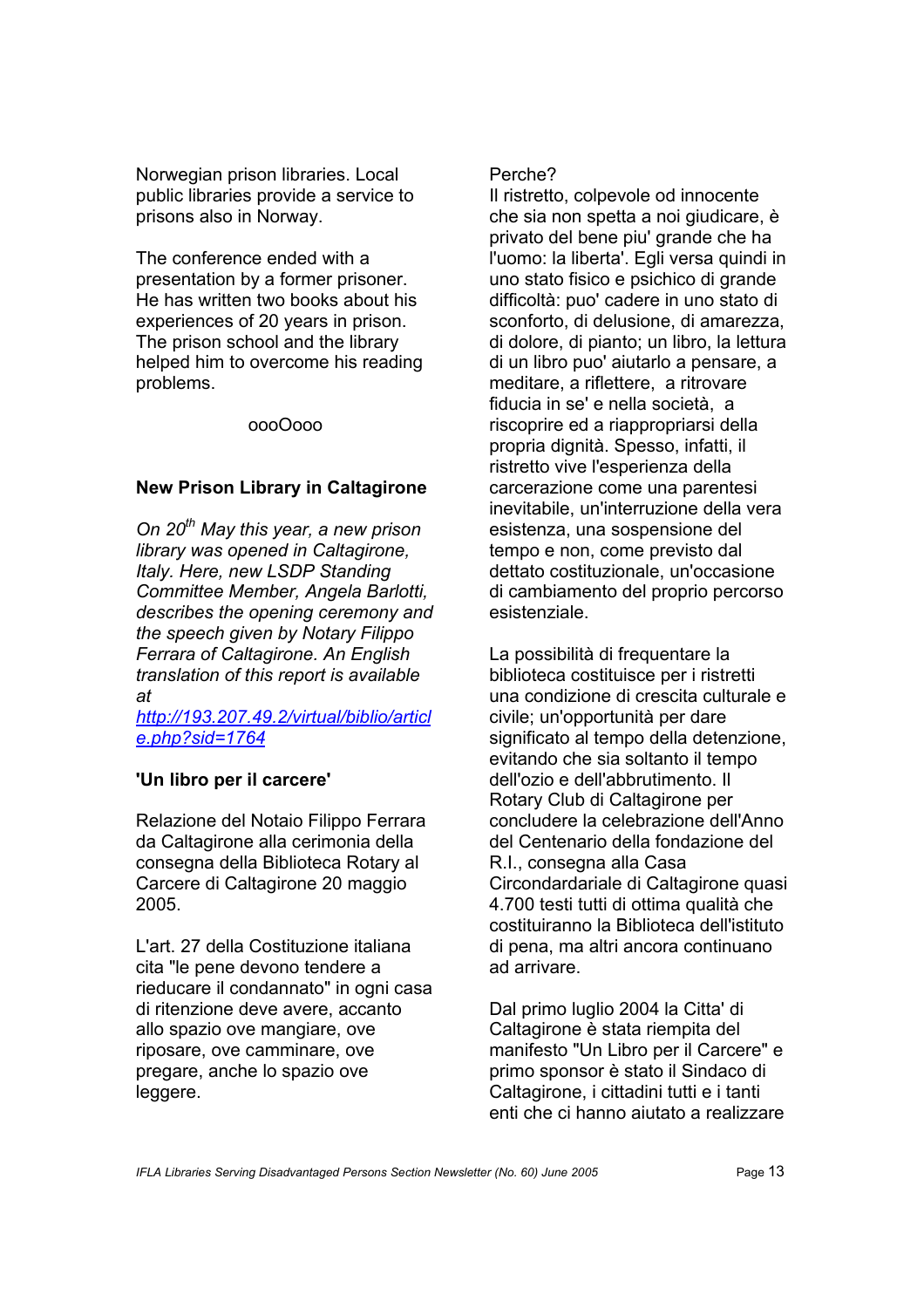il progetto di biblioteca in carcere. La Provincia di Ravenna col suo 'Seminar libri...in luoghi insoliti' ha seminato libri per il progetto di caltagirone.

Una grande collaborazione abbiamo ricevuto dalla Chiesa Cattolica di Caltagirone e dintorni, infafti la figura del cappellano in carcere, come dice la Barlotti, è la prima figura di bibliotecario volontario all'interno degli istituti penali. Una cultura dei diritti umani che, senza negare le esigenze della giustizia, sa ed è capace d'indicare le strade della fiducia e della speranza. C'e' un bel saggio, "Pena e Retribuzione: la riconciliazione tradita" di un penalista di lingua tedesca, Eugen Weisnet: che inizia con una frase "da millenni gli uomini si puniscono vicendevolmente, da millenni si domandano perché lo facciano" un duplice auspicio:

- il 1°, indicare e seguire una strada, con riguardo al settore penale,

- "per evitare che esso continui a rimanere una sorta di fabbrica delle illusioni dentro la quale trovano insieme pari collocazione il popolo sciocco ed ignaro e tutti gli attori del sistema politico-istituzionale;

- il 2°, tesaurizzare il principio della certezza del diritto concepito come garanzia di libertà.

- La legalità non si deve discostare dalle leggi dell'umanità alle quali obbediva Antigone (Sofocle)." Nel manifesto Unesco sulle Biblioteche pubbliche (1995), si legge:

 "I servizi della biblioteca pubblica sono forniti sulla base dell'uguaglianza di accesso per tutti, senza distinzione di età, razza,

sesso, religione, nazionalità, lingua o condizione sociale.

Servizi e materiali specifici devono essere forniti a quegli utenti che, per qualsiasi ragione, non abbiano la possibilità di utilizzare servizi e materiali ordinari, per esempio, le minoranze linguistiche, le persone disabili, ricoverate in ospedale, detenute nelle carceri".

"Seminar libri...in luoghi insoliti" ,

"Bibliotecaria da strada" ,

"Bibliotecaria Fuori di Sé"

In anni non sospetti, ha "seminato libri e attività culturali" in molti luoghi chiusi e aperti: ipermercati, carceri, parrucchieri, stabilimenti balneari, bar, case per stranieri;

dal 1973 è Responsabile del Servizio Biblioteche della Provincia di Ravenna

La Comunità Europea si è interessata alle sue attività chiamandola a Bruxelles per partecipare ad un work shop il 31 marzo 2003 dove ha raccontato le sue esaltanti esperienze ai membri dei Paesi presenti.

"Se hai un figlio che non mangia devi insegnargli a mangiare, se ne hai uno che non legge, devi insegnargli a leggere, ad amare i libri"

Ma in carcere è possibile davvero far amare i libri?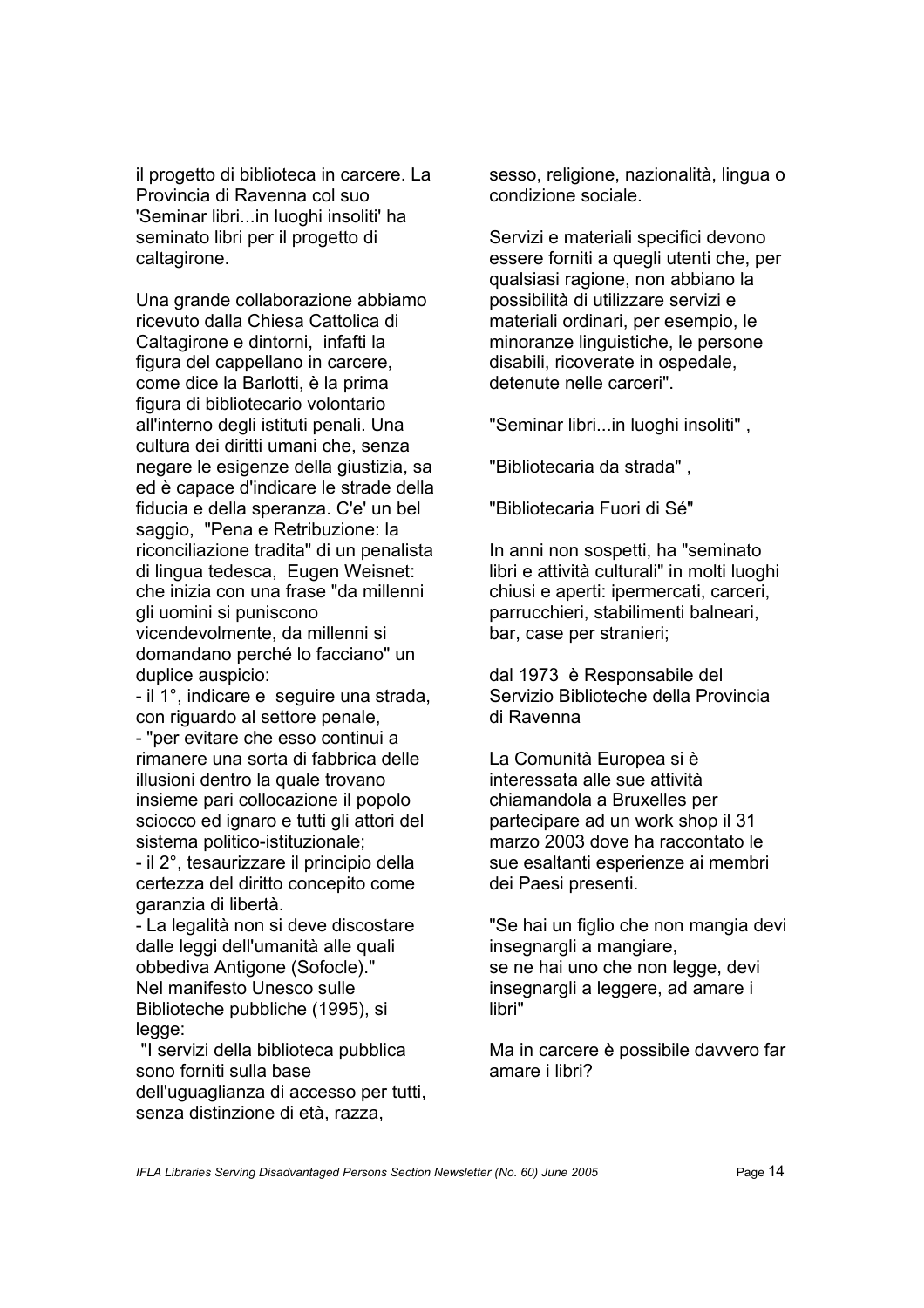#### È la dottoressa Maria Angela Barlotti!

Il carcere non comporta soltanto la perdita della libertà personale, ma altresì l'afflizione "extra legem" della sospensione dei rapporti umani: a lungo andare questa deprivazione si ripercuote sul rapporto di coppia, sui figli, su ogni altra relazione affettiva.

In una persona detenuta, emarginata, il sentimento di abbandono può innescare un meccanismo di reazione, di risentimento verso il mondo esterno e ciò influenzerà, inevitabilmente, la sua condotta futura.

Il mantenimento e la valorizzazione dei legami personali costituiscono un elemento fondamentale per il reinserimento nella famiglia e nella società:

aiutare il detenuto a costruire o ricostruire rapporti è essenziale nel suo percorso di recupero sociale, sulla base dell'assunto che

 "l'incapacità comunicativa è elemento fortemente criminogenico", e finisce per alimentare la spirale reato-carcere-reato .

Il carcere, nell'assenza di stimoli ed opportunità, potrebbe divenire promotore di nuova criminalità: se l'insicurezza arriva da chi commette reati, è evidente che il detenuto, privato di sostegno e prospettiva rimarrà fonte di insicurezza.

La cultura allora si pone come la premessa essenziale per un reale recupero e per il ritorno alla legalità. Il detenuto che, una volta libero,

sceglie una vita diversa, riesce a scardinare modelli preesistenti in famiglia e nel proprio contesto sociale.

E' questa la vera azione di contrasto, il vero discorso di giustizia e di legalità.

Oggi, utilizzando ancora una volta i concetti e le parole di Maria Angela Barlotti, cerchiamo di creare un percorso di 'biblioterapia' a favore di persone detenute nelle carceri. Infatti, il detenuto che ha avuto contatti col libro e col servizio biblioteca in carcere, quando viene trasferito (e succede spesso), porta con sé il desiderio di trovare lo stesso servizio negli istituti che lo "ospitano" e, se non esiste, chiede che venga realizzato. La "contaminazione" dell'utilizzo della biblioteca in carcere, per voce dei detenuti, ne ha permesso la disseminazione sul territorio nazionale. I detenuti sono le "api" delle biblioteche in carcere. I detenuti che possono accedere ai servizi di una biblioteca ne hanno un beneficio anche in termini di promozione della salute e del benessere personale (salutogenesi) o addirittura come strumento di terapia. La "Biblioterapia" come strumento valido per la terapia rivolta a persone che soffrono i mali causati dalla detenzione. "La civiltà è quella cosa per cui una sedia viene impagliata, sopra e sotto, con ugual cura".

La civiltà, quella autentica, si trova spesso nelle cose che non si vedono. Nei luoghi remoti, oscuri del vivere: quelli del dolore, della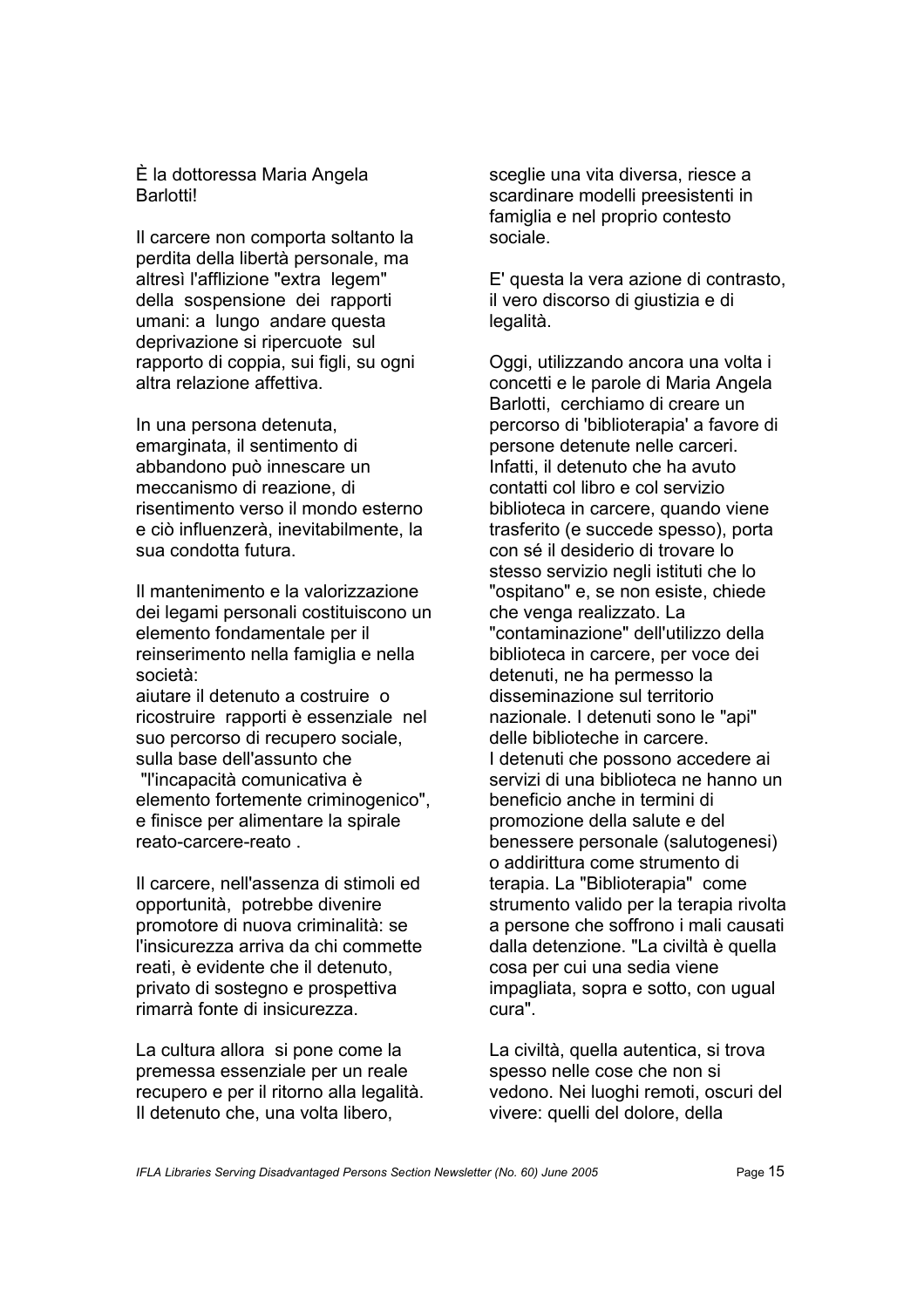sofferenza. Delle marginalità. Delle privazioni: come il carcere, dove ogni giorno la parola civiltà deve essere alimentata, sostenuta, tenuta in vita, con rigore e perseveranza da chi vi opera e da chi è in stato di detenzione. Una parola che va rinfocolata, rivitalizzata anche dall'esterno: dall'intervento degli uomini "liberi", che non possono essere distratti, rimanere indifferenti, come se il carcere fosse altro da loro. Distinto. Distante.

Il carcere è, nella sua drammaticità, l'altra faccia del salotto buono. Col carcere bisogna fare i conti. Fino in fondo. Perché la civiltà o comprende tutto e tutti o non è.

E un libro può rendere meno incivile, meno, inutilmente, crudele questo luogo.

Un libro in cui la parola civiltà lasci intravedere, seppure in lontananza, la parola libertà.

Un grazie, lo voglio rivolgere a tutti voi che avete partecipato a questo incontro.

La vostra presenza ci ha consentito di riflettere, con una maggiore aderenza alla realtà, sulle tante e difficili problematiche delle persone nel carcere, delle persone del carcere, delle istituzioni collegate al mondo del carcere.

Articolo inviato da Angela Barlotti - Funzionario Servizio Biblioteche Provincia di Ravenna - Standing Committee Member of IFLA (International Federation of Libraries Association and

institutions) Libraries Serving Disadvantaged Persons Section

- Sede di lavoro: Provincia di Ravenna Servizio Biblioteche Via Garatoni, 6 - 48100 Ravenna - t. 0544.258306 abarlotti@mail.provincia.ra.it

#### oooOooo

#### **Ravenna Library Outreach Service**

*Angela Barlotti describes an outreach service provided by Ravenna Library Service…* 

Knowledge and books to promote social inclusion among citizens: "Sowing books... through unusual places".

The project, which started in 1994, aims to promote reading in unusual places (prisons, pubs, bathing establishment, the Bukowski Tavern, hairdressing salons, shopping centres, health department, multicultural centres...) and among unusual users (prisoners, elderly people, immigrants, patients) from the Province of Ravenna, Italy.

The project intends to sow books, magazines, audio and video items, both in Italian and in foreign languages, by means of Library Islands or Reading points.

Books are at users' disposal, to be read, exchanged or brought back in the dedicated containers so that they can be freely lent by other users, in a sort of "reading in motion".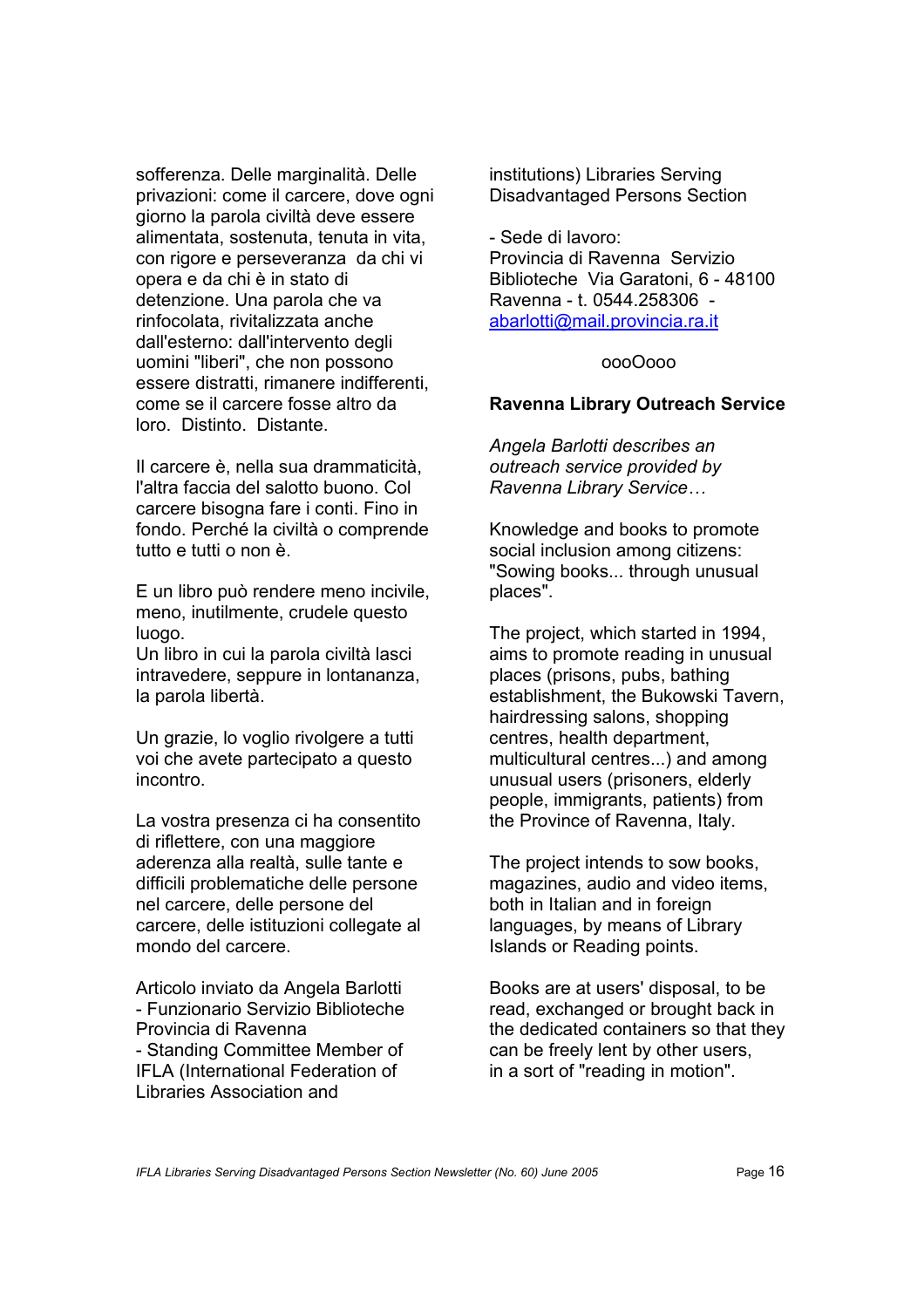The resources are kindly given by the Ravenna Library Service thanks to the project "Help a Library by donating a book" from www.romanzieri.com.

*"Book browsing...! Choose me and take me away, read and then bring me back for another reader".* 

#### oooOooo

#### **Cancer Centre Patients' Library, Shizuoka, Japan**

*News from new Standing Committee member, Yu Kikuchi, Chair of Japan Hospital Patients' Library Association* 

I am a LSDP Standing Committee member from 2005 and looking forward to meeting colleagues. I have been an SC member two times in the past, but did not speak at any General Conference because I felt there were not enough relevant LSDP developments in Japan to deliver a paper at international meetings. Japan was a kind of developing country in the field of patients' libraries in the past. However, the situation has now changed: in 2002 a good patients' library staffed by a professional librarian was opened at Shizuoka [Prefectural] Cancer Centre.

The library has a good location (near the main entrance to the Centre), with computer based information retrieval and bar code loan system. Patients can not only access the library stock and medical information but also enjoy videos, CDs or DVDs even in their sickrooms. The library

is also very convenient for our patients who are waiting for treatment or after treatment.

This library has been developed following the *IFLA Hospital Patients' Library Guidelines*. I think that it may be the first of its kind in Asia. I am very proud that I took part in the revision of the Guidelines of patients' libraries, was involved in the setting up of the Cancer Center Library as adviser and also that I myself work for the patients at the cancer hospital.

In 2006 the IFLA General Conference will be held in Seoul, Korea, only a short journey by air from Japan. I look forward to making a contribution to the meeting of our Section in Seoul.

## **New Resources**

## **New Online Health Information Resource for Asian-speaking Persons**

Tuft's University, an educational / research institution founded and based in the United States (1852, Boston), is sponsoring an online health information resource in seven Asian languages: Chinese; Hmong; Khmer; Korean; Laotian; Thai; Vietnamese. Called SPIRAL, for "Selected Patient Information Resources in Asian Languages", its Web site - <http://spiral.tufts.edu>provides detailed health information for patients as well as for physicians.

SPIRAL's database is searchable by language and by topic. The range of topics is fairly comprehensive and represents areas such as: *diseases*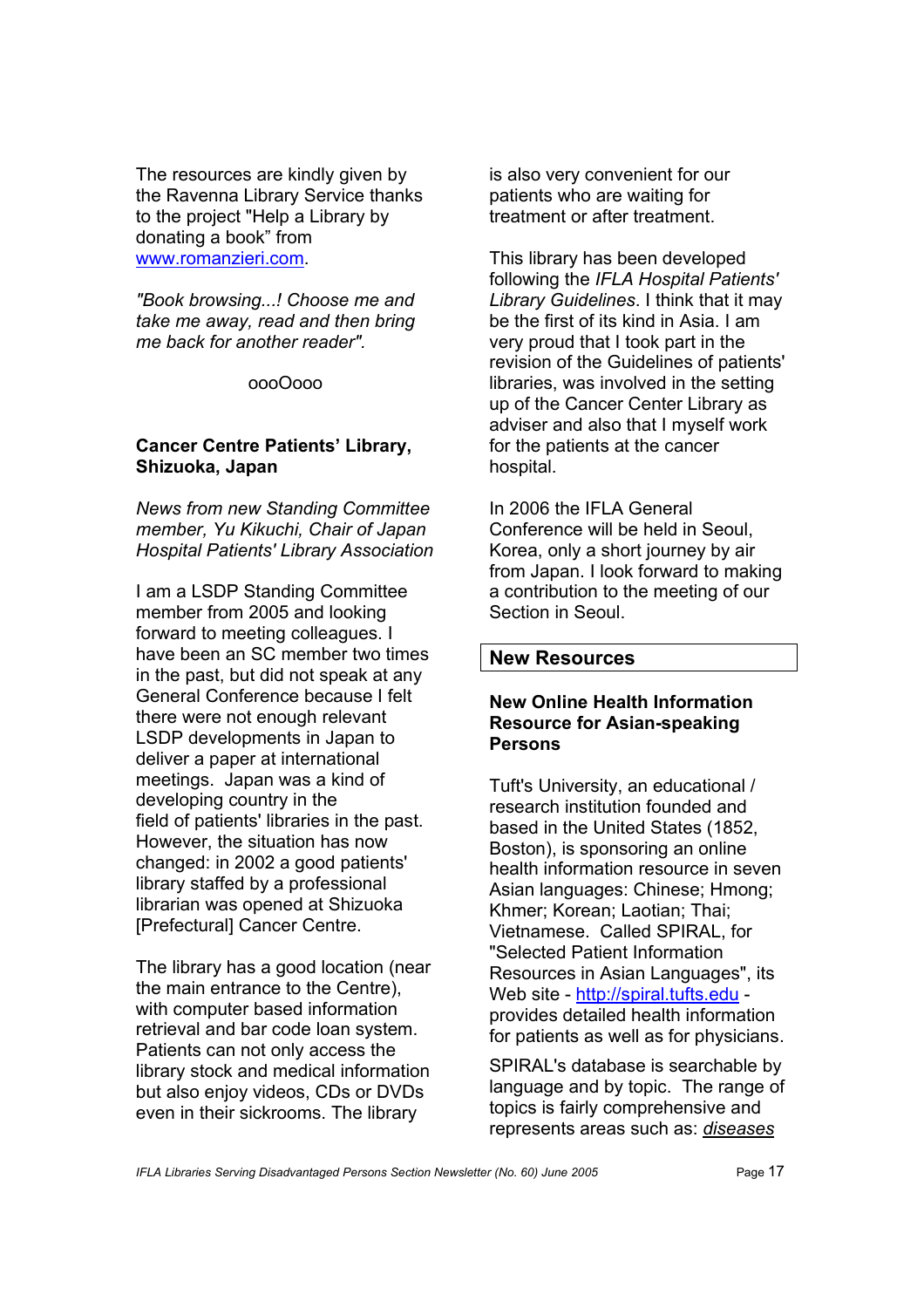*and disorders,* for example, asthma, cancer diabetes, substance abuse, SARS, HIV/AIDS; *age specific problems and disorders* (infants, children / teens, and seniors); *gender specific disorders* (men's health, women's health); *general subjects,* for example, medications, domestic violence; *wellness medicine,* covering areas such as exercise, eye care, foot care, and nutrition. A caveat - not all topics are available in all seven languages.

SPIRAL also provides links to related Web resources. Clicking on "Asian Health Web Sites", for example, leads the user to sources such as: the *University of Utah's 24 Languages Project - Health Education Brochures in Multiple Languages* (including Russian, Portuguese, Arabic, Croatian, Romanian); the *Department of Health, Hong Kong*; *Health Finder*  (for Asians, Native Hawaiians and other Pacific Islands); *Health Information in Chinese*; *Men's Health Programme* (MHP), sponsored by Hong Kong's Department of Health. These related sites cover in some cases a limited number of topics and in others a broad range of subjects.

Nancy Panella

#### oooOooo

## **E 17: Highway to Accessible Information**

In the LSPD Newsletter, December 2003, I wrote about a Danish National Strategy for Library Services to Disabled Persons developed by a group of library professionals.

As one of the first results of this important document, *E 17* was introduced in the beginning of 2005. *E 17* is a web page for people with reading problems – a highway to accessible information for the blind and other visually impaired people, those with dyslexia and others who are unable to read. The new web page has been developed by the Danish Library for the Blind in cooperation with public libraries and various organizations for the disabled people. *E 17* is financed by the Ministry of Culture and other relevant foundations.

An **animation film** shows the services of the libraries to people with reading disabilities.

You can also enter a **"Web café"** with entertainments like chat, quiz and different games. Seen from the point of view of a librarian, the **"Reading room",** where you can find lists of talking books, books on Braille, large print books, easy-toread materials and videos for the deaf, is of great interest. Here you can also find biographies of writers as well as links to magazines, dictionaries, etc of interest to disabled people.

At the **"Infotek"** you can find information on alternative media for reading and compensatory programs like enlargement programs or screen reading programs.

The **Net guide** has links to relevant organizations, special libraries and online library services for people with reading problems.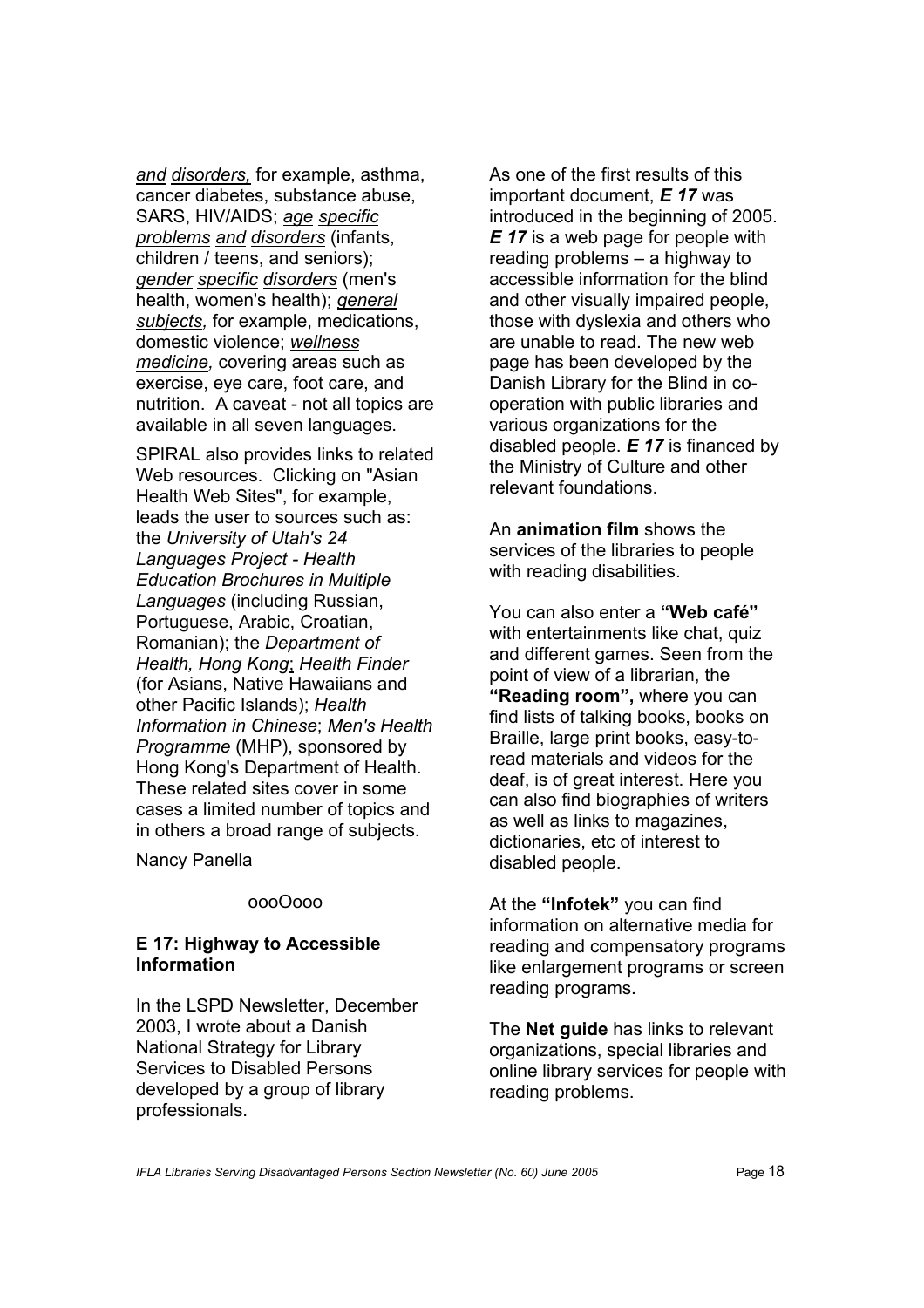On the *E 17* you can **download ebooks** from the stock of the Library for the Blind – provided that you are a member of the library. Only blind or partially-sighted people, those with dyslexia and other disadvantaged people can be members and they have to provide documentation indicating their disability from their medical doctor or a dyslexia institution.

*E 17* is a new way for people with reading disabilities to gain access to information and culture on equal terms with other citizens of the country, as provided in the Danish Library Act. It is a big jump forward!

Have a look at the new Danish web page for people with reading disabilities on www.e17.dk!

Gyda Skat Nielsen

oooOooo

## **Design for Accessibility**

*Design for accessibility: a cultural administrator's handbook* represents an update of the Arts Endowment's *The Arts and 504* (1992) with additional information from the 700 page *Design for accessibility: an arts administrator's guide* produced by the Arts Endowment and NASAA (National Assembly of State Art Agencies, Washington) in 1994. This resource is designed to help readers not only comply with Section 504 and the Americans with Disabilities Act, but to assist in making access an integral part of an organization's planning, mission, programs,

outreach, meetings, budget and staffing. Hardback copies of the book can be ordered through the NASAA Web site at http://www.nasaa[arts.org/publications/design\\_access.](http://www.nasaaarts.org/publications/design_access) shtml.

*Design for Accessibility: A Cultural Administrator's Handbook* is also available in Portable Document Format (PDF) at <http://www.arts.gov/resources/Acces> sibility/DesignAccessibility.html

Georgette Rappaport

oooOooo

## **New Book about Prison Libraries in Norway**

"Biblioteket det normale rommet i fengslet" edited and published by ABM-utvikling, 2005. This book is written in Norwegian and can be downloaded as a PDF from www.abm-utvikling.no

The book gives a good picture of how prison libraries are run in Norway. Prison librarians, prisoners, administrators give their view of the subject. Statistics from a survey carried out by ABM-utvikling provides the background to how the libraries are managed.

Norwegian prison libraries are funded in a complicated way. The grants come from the Justice department to the Culture department and ABM-utvikling and is then divided between 12 prison libraries. These libraries have been the same since this model started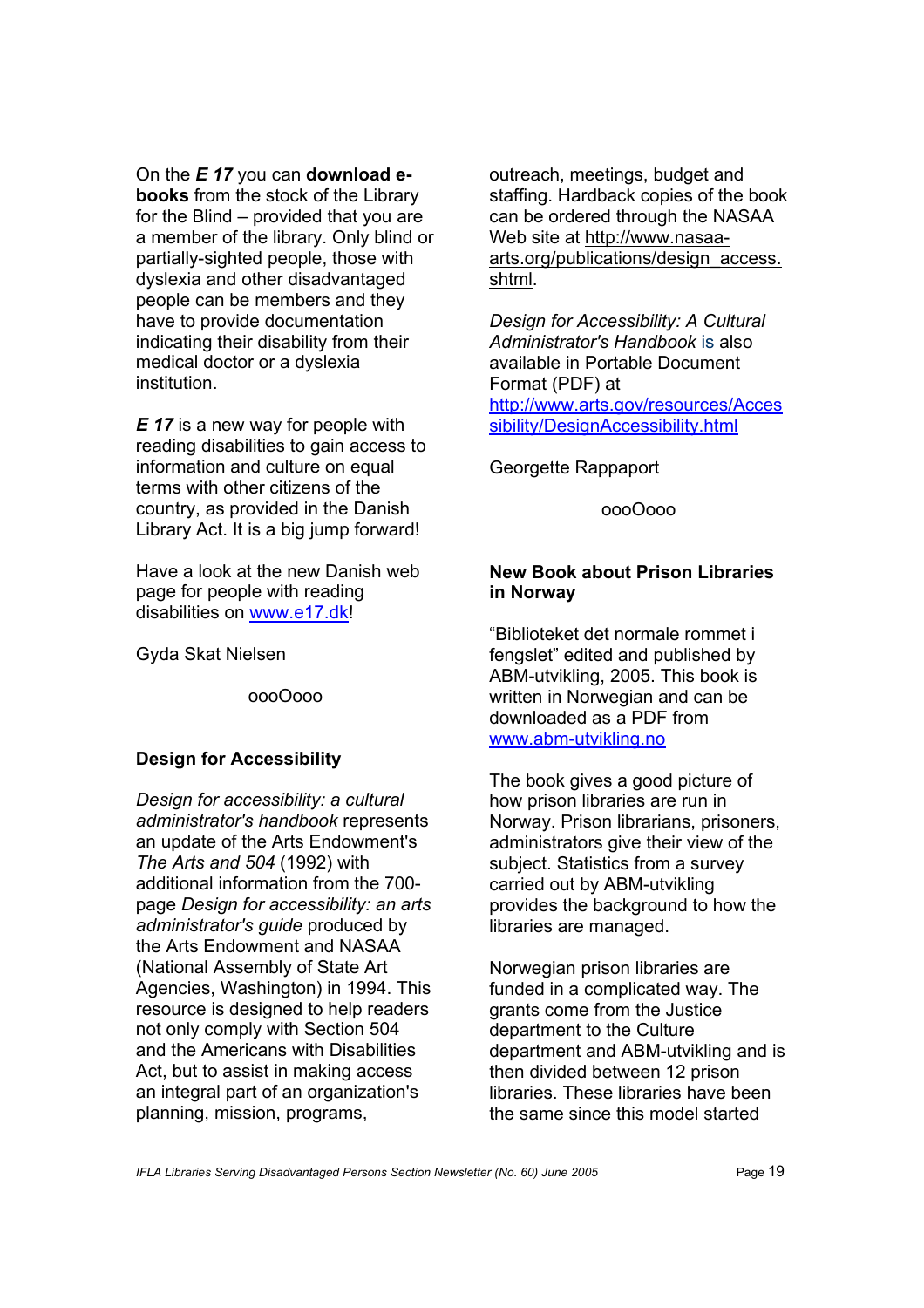and new prisons can not get funds for a library. There are also some public libraries that don't get government funding but still provide a service. Some special projects are also presented where, for example, the prison school and the library work together and where authors are invited to visit prisons by library staff.

Birgitta Irvall

#### oooOooo

## **Books for Prisoners' Children**

The UK charity, Action for Prisoners' Families (APF) have recently published two picture storybooks for children of prisoners with the help of celebrated children's illustrators Korky Paul and Nick Sharratt. The charity has published the storybooks in an effort to reduce the stigma that surrounds prisoners' children and to encourage them to talk about the problems they face.

Every year, more than 150,000 children in England and Wales experience the imprisonment of a parent. Prisoners' children receive very little information or support, and often feel unable to talk about what has happened or to share their feelings. With the prison population continually rising, more children than ever are being affected. Prisoners' children have committed no crime but are left to deal with the pain and stigma of having a prisoner in the family. Imprisonment is incredibly damaging for children, particularly affecting their schooling and future prospects.

Lucy Gampell, Director of APF, said, "These books are much-needed resources that will help children to explore their emotions. It is important they understand that others are going through the same thing, and that they are not responsible for their parent being imprisoned.

"The books can also be used by carers and teachers as a catalyst for discussion, helping to raise awareness of the problems prisoners' children face."

For further information, vist the website of Action for Prisoners' Families at <http://www.prisonersfamilies.org.uk/>

## **Contributors**

Angela Barlotti, Bernadette Cassidy, Guy Daines, Kevin Dudeney, Nanda Geuzebroek, Birgitta Irvall, Yu Kikuchi, Gyda Skat Nielsen, Nancy Panella, Georgette Rappaport, Bror **Tronbacke**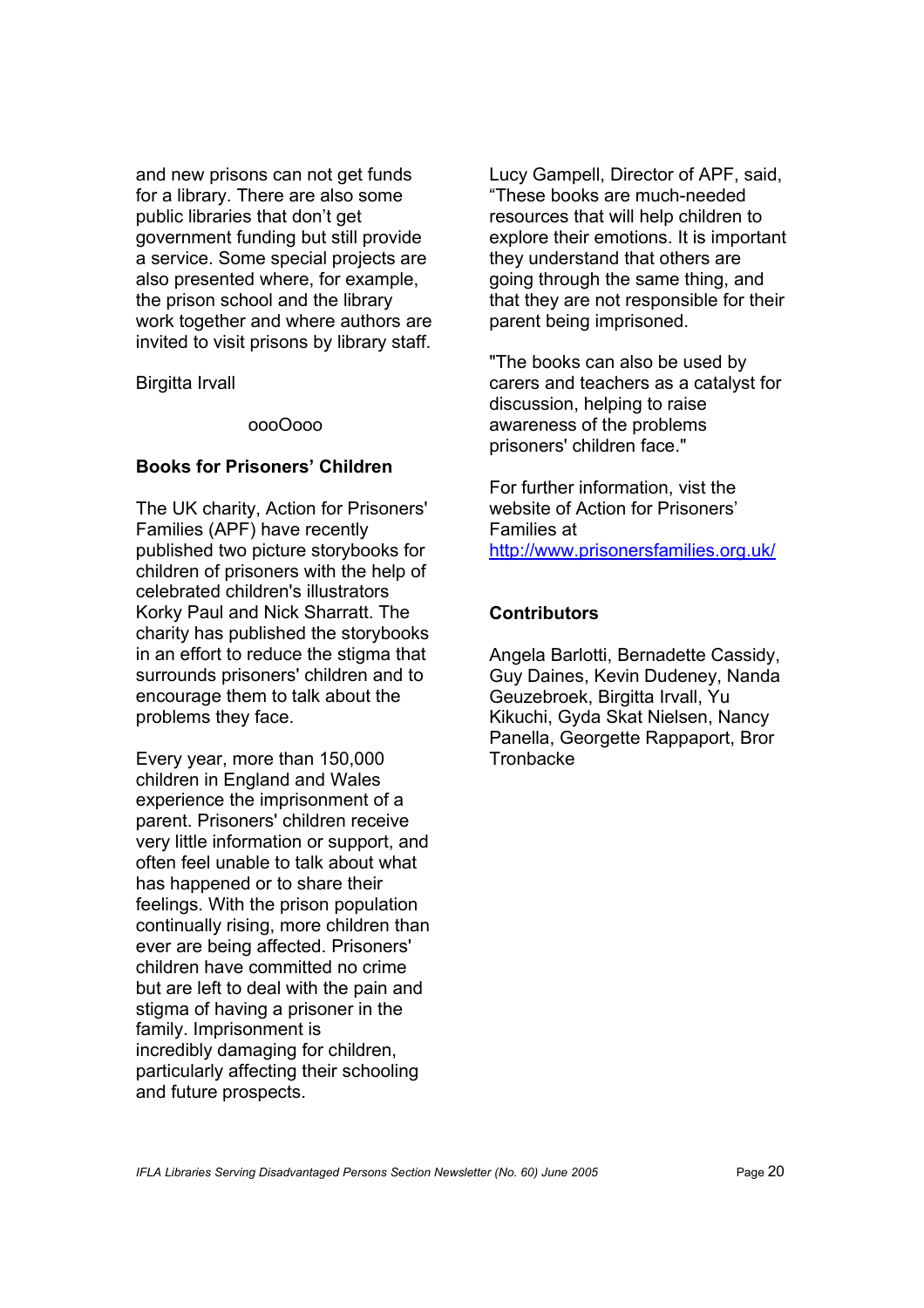## **LSDP Standing Committee 2005**

#### **Chair and Treasurer**

Joanne Locke Concordia University Department of Education, 7141 Sherbrooke St. West AD 306-2, Montreal, Quebec Canada H4B 1R6 jloke@vax2.concordia.ca

#### **Secretary**

Gyda Skat Nielsen Holte Midtpunkt 23 2840 Holte, Denmark gsn@sollerod.dk

#### **Information Officer**  Margaret E.S. Forrest University of Dundee School of Nursing & Midwifery Library Forth Avenue Kirkcaldy, Scotland KY2 5YS, UK

#### m.e.s.forrest@dundee.ac.uk

## **Committee Members**

Maria Angela Barlotti Provincia de Ravenna, Servizio Biblioteche Garatoni, 6 48100 Ravenna Italy abarlotti@mail.provincia.ra.it

Corinne de Munain, Ministère de la Culture et de la **Communication** 182 Rue St. Honoré 75033 Paris Cedex 1 France Corinne.de-munain@culture.gouv.fr

Martin Dowding University of British Columbia School of Library & Archival and Inf. **Studies** 6190 Agronomy Rd. Vancover V6T 1Z3 Canada dowdingm@interchange,ubc.ca

Ramatoulaye Fofana Bibliothèque Publique d'Information 25, rue de Renard 75197 Paris Cedex 04 France fofana@bpi.fr

Dunja Marija Gabriel CLA, National and University Library Hrvatske Bratske Zajednice 4 10 000 Zagreb **Croatia** dgabriel@nsk.hr

Claudie Guerin Hopitaux de Paris 10 rue des Fosses St. Marcel 75005 Paris, France claudie.guerin@sap.aphop-paris.fr

Birgitta Irvall The Swedish Library of Talking Books & Braille S-122 88 Enskede, Sweden birgitta.irvall@tpb.se

Yu Kikuchi Japan Hospital Patients' Library Association 2227-1 Okura, Machida-shi 195-0062 Tokyo, Japan libraryp@mse.biglobe.ne.jp